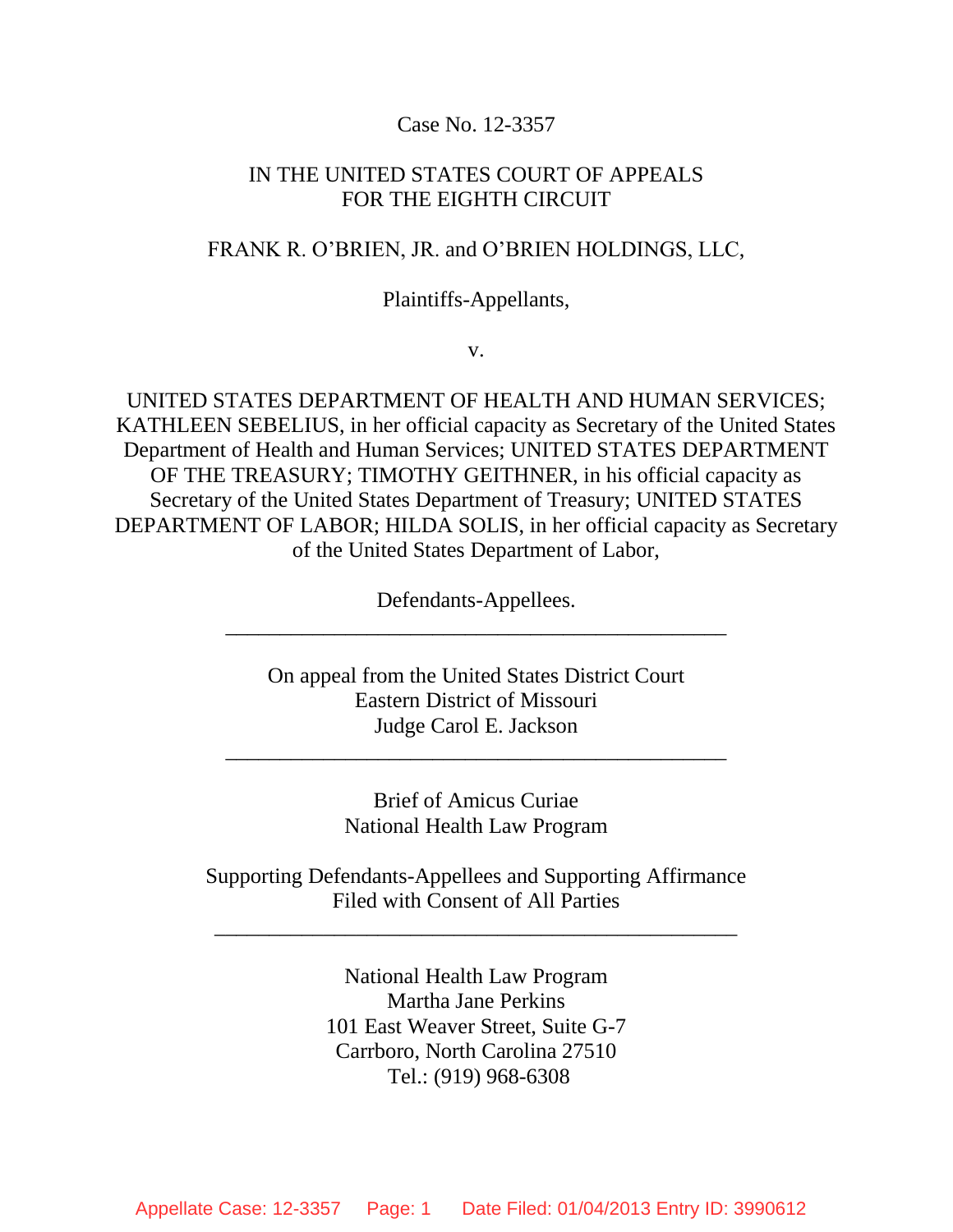## **CORPORATE DISCLOSURE STATEMENT**

Pursuant to Fed. R. App. P. 26.1 and Circuit Rule 26.1A, the undersigned counsel certifies that the National Health Law Program is not a subsidiary of any other corporation and that is not a publicly held corporation.

> /s/ Martha Jane Perkins Martha Jane Perkins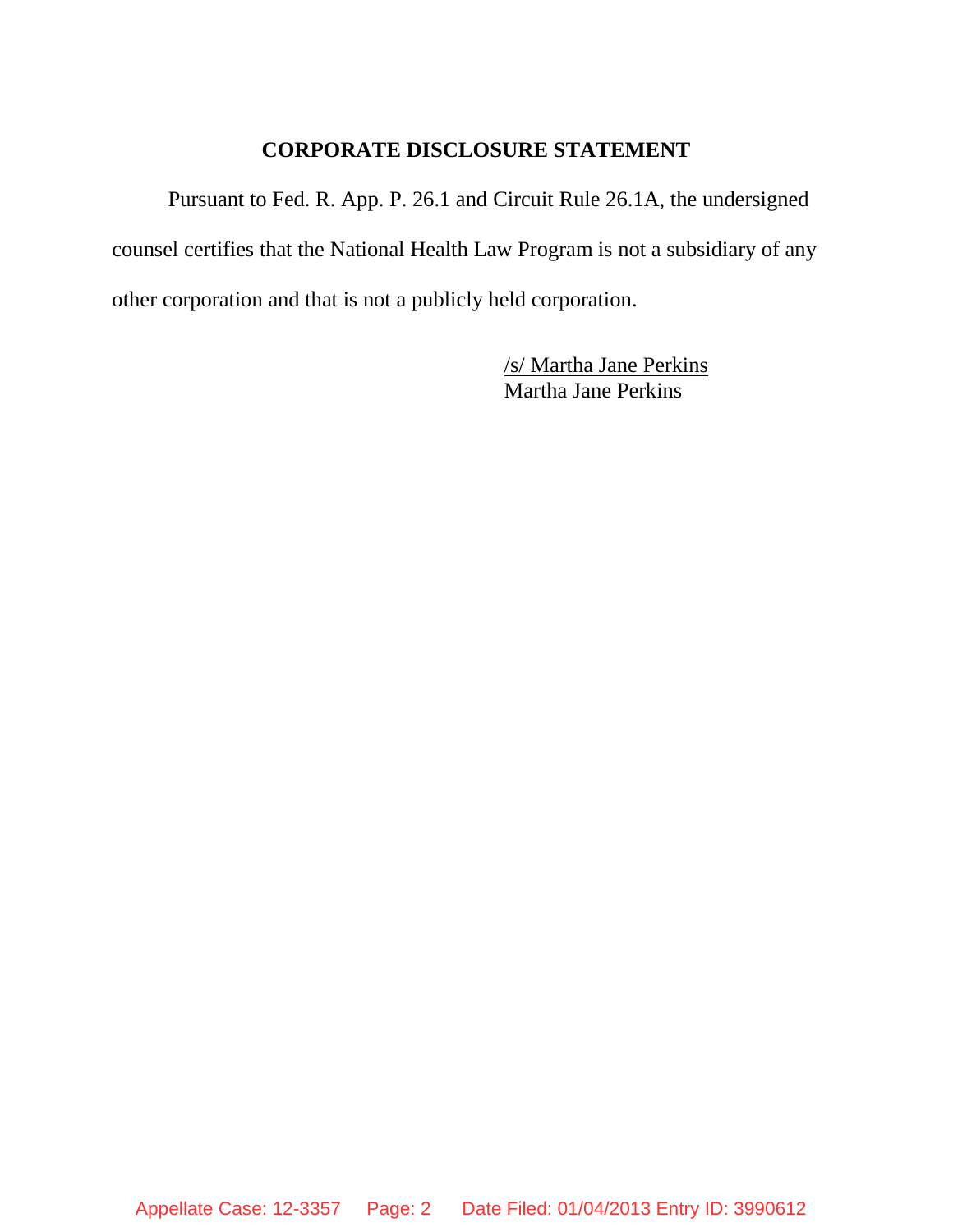# **TABLE OF CONTENTS**

| I. | Accepted evidence-based standards of medical care recognize that |                                                                                                                       |  |
|----|------------------------------------------------------------------|-----------------------------------------------------------------------------------------------------------------------|--|
|    |                                                                  | A. Standards of care recommend effective contraceptive use for                                                        |  |
|    |                                                                  | B. Standards of care recommend that women taking drugs<br>contraindicated for pregnancy have access to contraception5 |  |
|    |                                                                  | C. Standards of care recommend that women with heart                                                                  |  |
|    |                                                                  | D. Standards of care recommend that women with diabetes have                                                          |  |
|    |                                                                  | E. Standards of care recommend that women with lupus have                                                             |  |
|    |                                                                  | II. Contraception is widely available through federal laws and policies                                               |  |
|    |                                                                  |                                                                                                                       |  |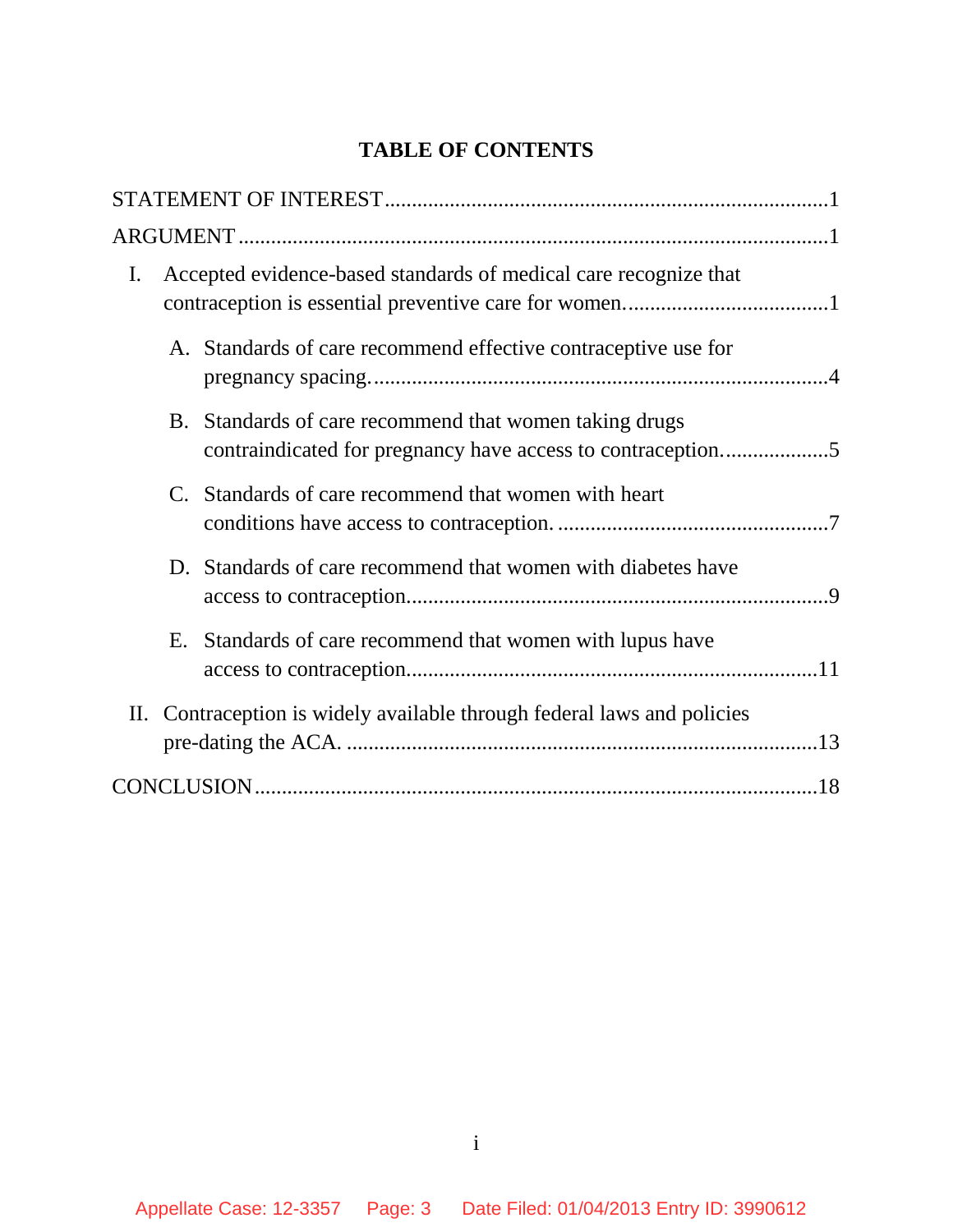# **TABLE OF AUTHORITIES**

| <b>Cases</b><br>Page                                                             |
|----------------------------------------------------------------------------------|
| Muratore v. U.S. Office of Pers. Mgmt., 222 F.3d 918 (11th Cir. 2000)14          |
|                                                                                  |
| <b>Federal Statutes</b>                                                          |
| Health Maintenance Organization Act of 1973, P.L. 93-222, § 1, 87 Stat. 914      |
| Omnibus Consolidated & Emergency Supplemental Appropriations Act of 1999,        |
| Pub. L. 85-861, § 1(25)(B), 72 Stat. 1445 (1958), amended by Pub. L. No. 89-614, |
| Pub. L. No. 111-148, § 1001, § 2713(a)(4), 124 Stat. 131 (2010), 42 U.S.C. §     |
|                                                                                  |
|                                                                                  |
|                                                                                  |
|                                                                                  |
|                                                                                  |
|                                                                                  |
|                                                                                  |
|                                                                                  |
|                                                                                  |
|                                                                                  |
|                                                                                  |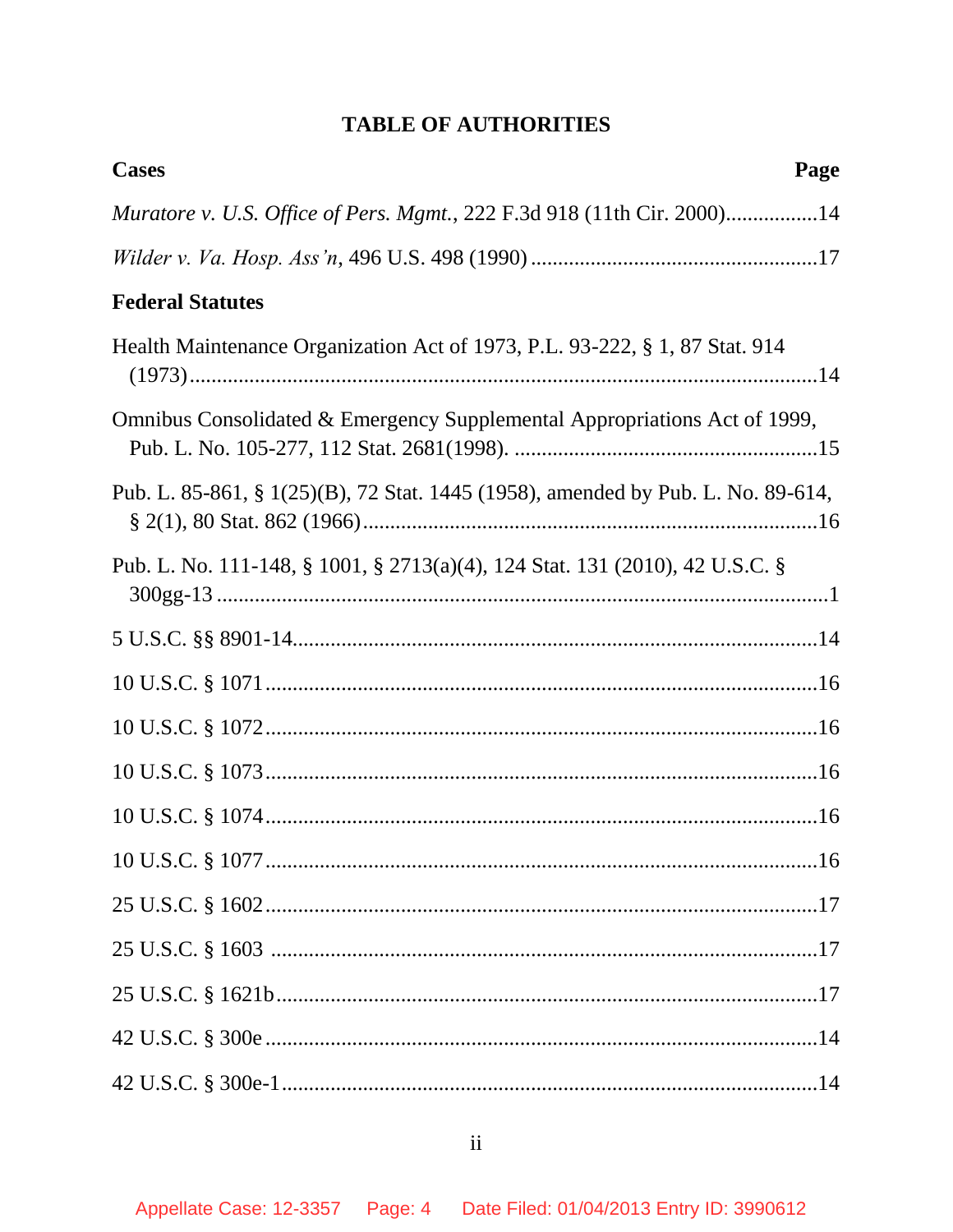# **Federal Regulations**

# **Miscellaneous**

| Am. Coll. of Gynecologists & Obstetricians Comm. on Gynecologic Practice,                                                                               |
|---------------------------------------------------------------------------------------------------------------------------------------------------------|
| Comm. Op. No. 313, The Importance of Preconception Care in the Continuum of                                                                             |
| Women's Health Care, 106 OBSTETRICS & GYNECOLOGY 656 (2005)3                                                                                            |
| Am. Coll. of Gynecologists & Obstetricians Comm. on Practice Bulletins, Practice                                                                        |
| Bulletin No. 37: Clinical Management Guidelines for Obstetrician—                                                                                       |
|                                                                                                                                                         |
| Am. Coll. of Gynecologists & Obstetricians Comm. on Practice Bulletins, Practice<br>Bulletin No. 60, Pregestational Diabetes Mellitus, 105 OBSTETRICS & |
|                                                                                                                                                         |
| Am. Acad. of Pediatrics & Am. Coll. of Gynecologists & Obstetricians, Guidelines                                                                        |
|                                                                                                                                                         |
| Am. Coll. of Gynecologists & Obstetricians, Technical Bulletin No. 205,                                                                                 |
|                                                                                                                                                         |
| Am. Diabetes Ass'n, Preconception Care of Women with Diabetes, 27 DIABETES                                                                              |
|                                                                                                                                                         |
|                                                                                                                                                         |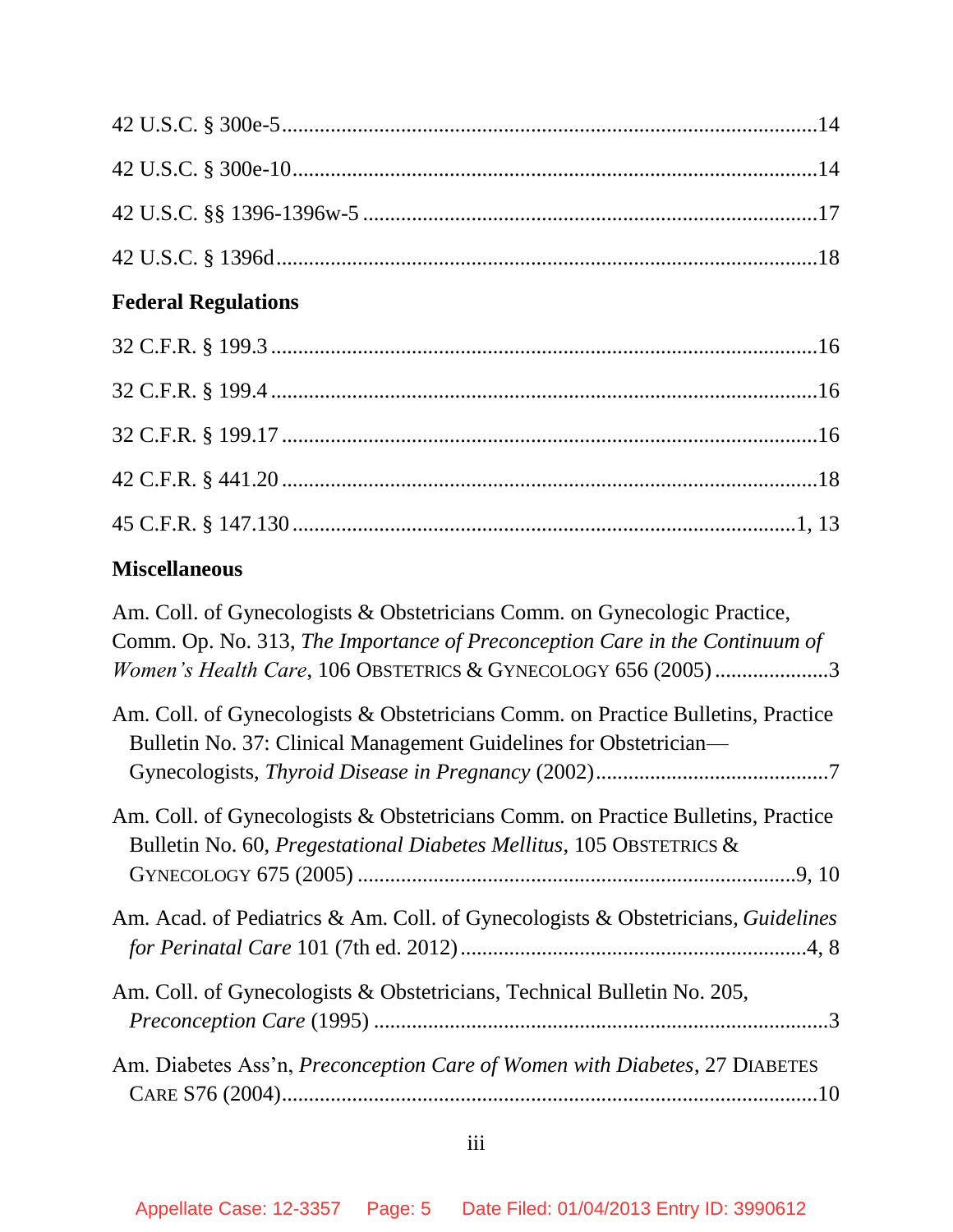| Am. Diabetes Ass'n, Standards of medical care in diabetes-2006, 29 DIABETES                                                                                             |
|-------------------------------------------------------------------------------------------------------------------------------------------------------------------------|
| Am. Med. Ass'n Council on Ethical & Judicial Affairs, Council on Ethical &                                                                                              |
| Am. Med. Ass'n House of Delegates, Policy No. H-425.976 (adopted 2009) 4                                                                                                |
| Am. Pub. Health Ass'n, Population: Family Planning as an Integral Part of                                                                                               |
| Ann S. Barnes, The Epidemic of Obesity and Diabetes: Trends and Treatments, 38                                                                                          |
| Cicley Marston, Report of a WHO Technical Consultation on Birth Spacing 2                                                                                               |
| Ctrs. for Disease Control & Prevention, Accutane®—Exposed Pregnancies, 21                                                                                               |
| Ctrs. for Medicare & Medicaid Srvs., Dear State Medicaid Director (July 2,                                                                                              |
| Ctrs. for Disease Control & Prevention, National Diabetes Fact Sheet, 2007 9                                                                                            |
| Ctrs. for Medicare & Medicaid Srvs., State Medicaid Manual 18                                                                                                           |
| Ctrs. for Disease Control & Prevention, U.S. Medical Eligibility Criteria for<br>Contraceptive Use, 59 MORBIDITY & MORTALITY WKLY. REP. 4 (2010)13                      |
| Ctrs. for Disease Control & Prevention, Women and Heart Disease Fact Sheet (last                                                                                        |
| David L. Eisenberg et al., <i>Providing Contraception for Women Taking Potentially</i><br>Teratogenic Medications: A Survey of Internal Medicine Physicians' Knowledge, |
| E. Albert Reece et al., <i>Pregnancy in Women with Diabetic Neuropathy</i> , <i>in</i>                                                                                  |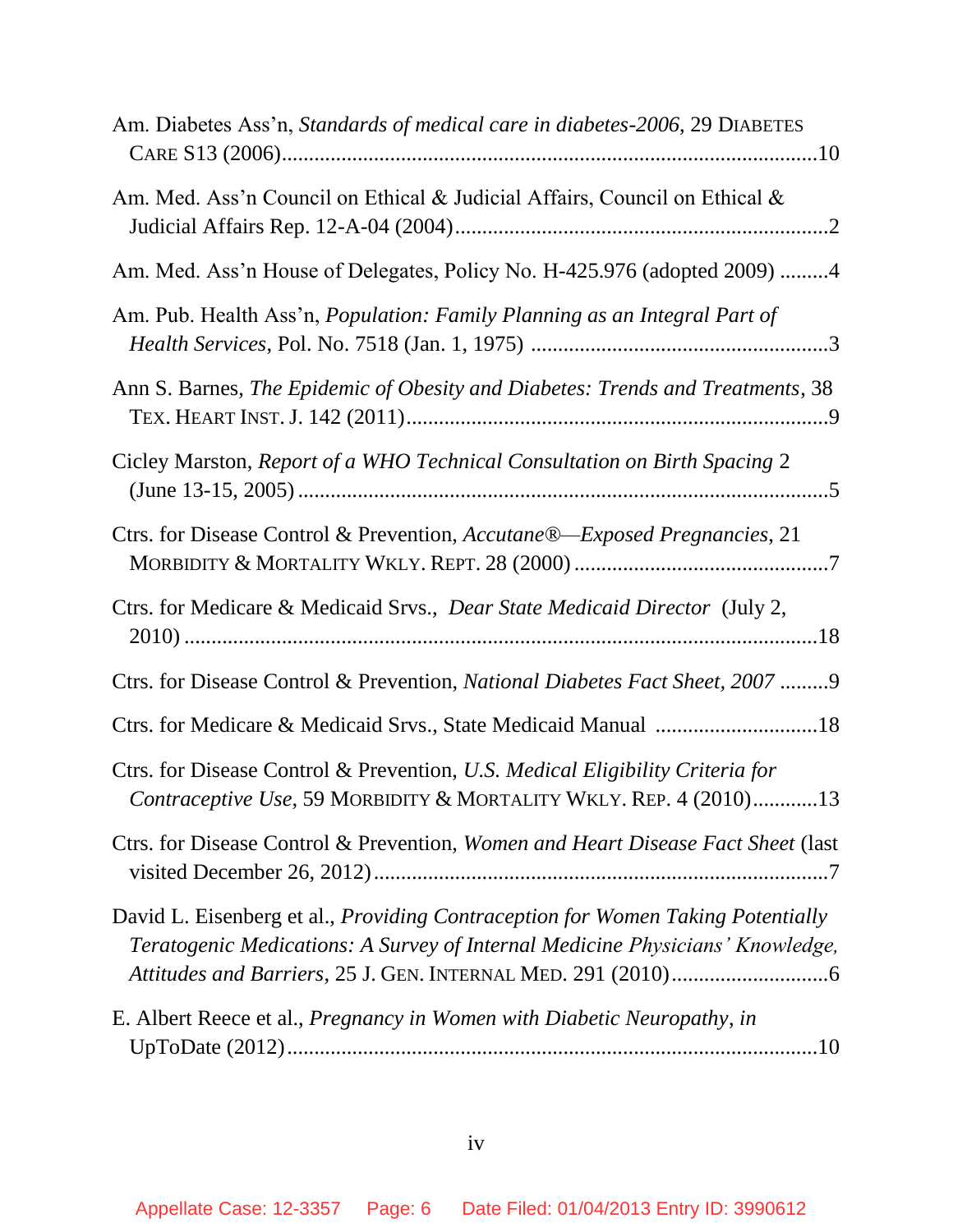| Eleanor B. Schwarz et al., <i>Documentation of Contraception and Pregnancy When</i><br>Prescribing Potentially Teratogenic Medications for Reproductive-Age Women,                                                          |
|-----------------------------------------------------------------------------------------------------------------------------------------------------------------------------------------------------------------------------|
| Eleanor B. Schwarz et al., Prescription of Teratogenic Medications in United                                                                                                                                                |
| Institute of Medicine of the Nat'l Acads., Roundtable on Value & Science-Driven                                                                                                                                             |
| Institute of Medicine of the Nat'l Acads., Clinical Preventive Services for Women:                                                                                                                                          |
| James S. Rawlings, Prevalence of Low Birth Weight and Preterm Delivery in<br>Relation to the Interval between Pregnancies among White and Black Women,                                                                      |
| Kay Johnson et al., Recommendations to Improve Preconception Health and<br>Health Care-United States: A report of the CDC/ATSDR Preconception Care<br>Work Group and the Select Panel on Preconception Care, 55 MORBIDITY & |
| Megan E. B. Clowse et al., A national study of the complications of lupus in<br>pregnancy, 199 AM. J. OBSTET. & GYNECOL. 127e.1 (Aug. 2008) 11                                                                              |
| Michael C. Lu et al., Recommendations for Preconception Care, 76 AM. FAMILY                                                                                                                                                 |
| Monika M. Safford et al., Association of Race and Stroke with Risk of Incident<br>Acute Coronary Heart Disease Events, 308 J. AM. MED. ASS'N 1768 (2012)7                                                                   |
| Nat'l Inst. of Arthritis & Musculoskeletal & Skin Diseases, Lupus: A Patient Care<br>Guide for Nurses and Other Health Professionals (3d ed. 2006)12                                                                        |
| Nat'l Health Law Program, Health Care Refusals: Undermining Quality Care for                                                                                                                                                |
| Robert O. Bonow et al., 2008 Focused Update Incoporated Into the ACC/AHA<br>2006 Guidelines for the Management of Patients With Valvular Heart Disease,                                                                     |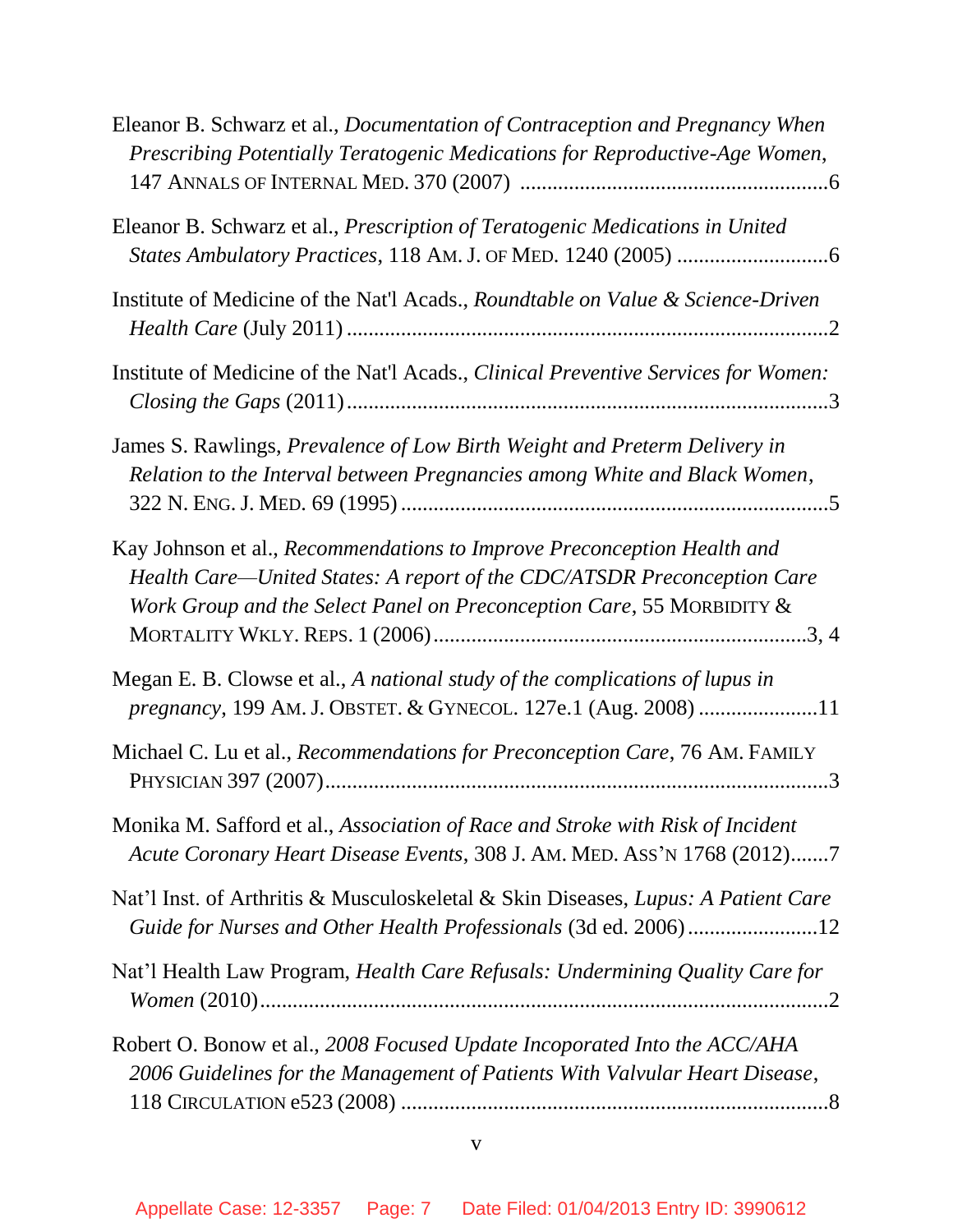| Robert O. Bonow et al., Guidelines for the Management of Patients with Valvular<br>Heart Disease: Executive Summary Report of the of the American College of<br>Cardiology/American Heart Association Task Force on Practice Guidelines<br>(Committee on Management of Patients With Valvular Heart Disease) 98 |
|-----------------------------------------------------------------------------------------------------------------------------------------------------------------------------------------------------------------------------------------------------------------------------------------------------------------|
|                                                                                                                                                                                                                                                                                                                 |
| Susan E. Andrade et al., <i>Prescription Drug Use in Pregnancy</i> , 191 Am. J.                                                                                                                                                                                                                                 |
| Thomas Buchanan, DIABETES IN AM. 720 (Nat'l Diabetes Data Group et al. eds., 2d                                                                                                                                                                                                                                 |
| Thomas Gellhaus, Statement of ACOG to the U.S. Senate, Comm. on Health,<br>Educ., Labor & Pensions, Pub. Health Subcomm.: Safe Motherhood (April 25,                                                                                                                                                            |
| U.S. Dep't of Health & Human Servs., Health Res. & Servs. Admin., Women's<br>Preventive Services: Required Health Plan Coverage Guidelines 2, 13                                                                                                                                                                |
| U.S. Dep't of Health & Human Servs., Indian Health Serv., Indian Health Serv.                                                                                                                                                                                                                                   |
| U.S. Dep't of Health & Human Servs., Nat'l Diabetes Info. Clearinghouse,                                                                                                                                                                                                                                        |
| U.S. Dep't of Health & Human Servs., Office on Women's Health, Lupus:                                                                                                                                                                                                                                           |
| U.S. Food & Drug Admin., iPledge Program Frequently Asked Questions As of                                                                                                                                                                                                                                       |
| U.S. Office of Pers. Mgmt., Benefits Admin. Ltr. No. 98-418 (Nov. 6, 1998)15                                                                                                                                                                                                                                    |
| U.S. Office of Pers. Mgmt., Federal Employees Health Benefits Program Patients'<br>Bill of Rights and the Federal Employees Health Benefits Program15                                                                                                                                                           |
| U.S. Office of Pers. Mgmt., The Fact Book, Federal Civilian Workforce Statistics                                                                                                                                                                                                                                |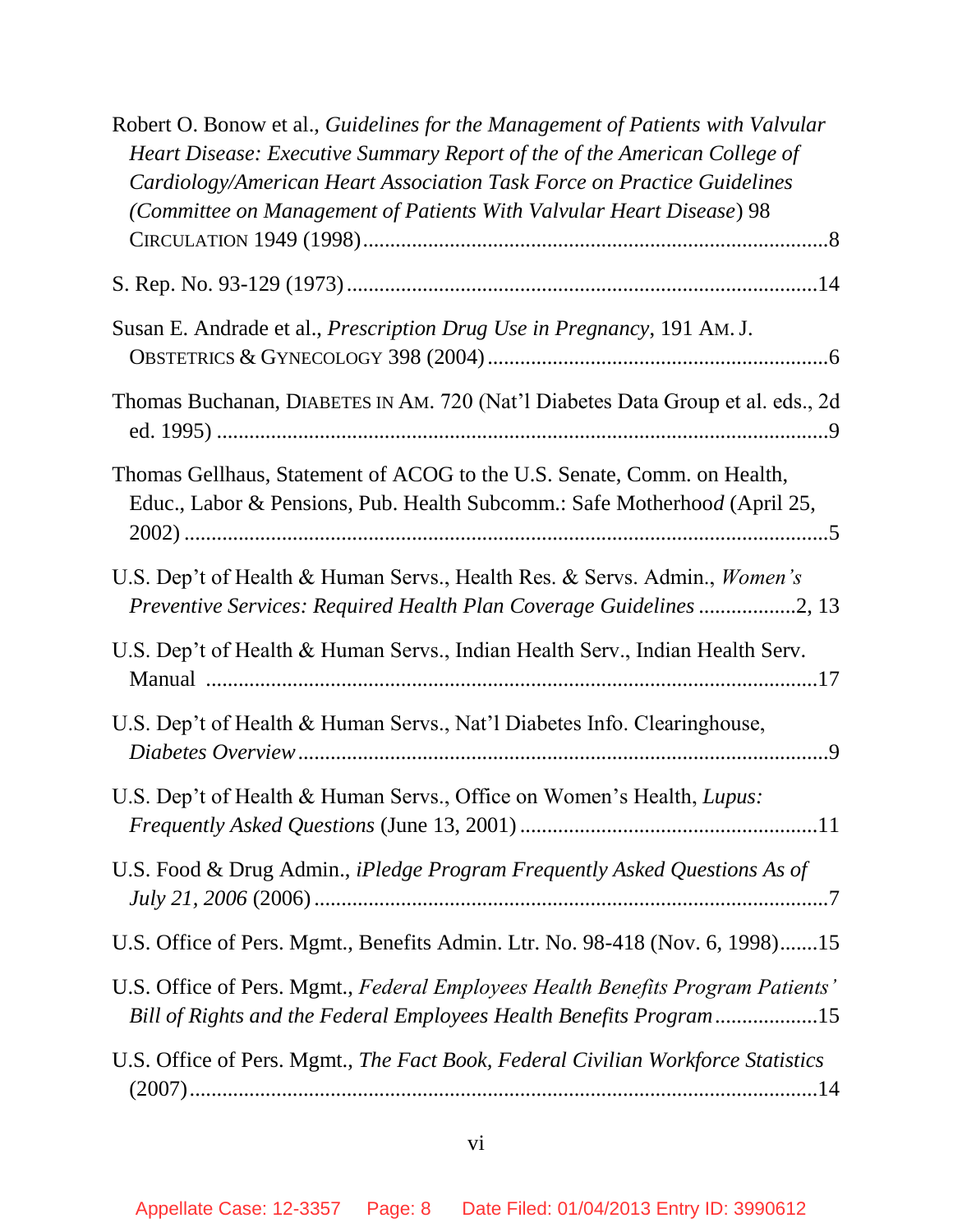# **STATEMENT OF INTEREST<sup>1</sup>**

<span id="page-8-0"></span>The National Health Law Program is a forty-year old public interest law firm that works to protect the legal rights of low-income and underserved individuals. Consistent with this mission, the National Health Law Program works to ensure that all people in the United States—including women—have access to affordable, quality health care, including preventive health services. The *Amicus* submits this brief pursuant to Fed. R. App. P. 29 to highlight well-established standards of medical care and prevailing federal laws and policies pre-dating the Patient Protection and Affordable Care Act (ACA) that recognize that family planning services are essential preventive care for women.

#### **ARGUMENT**

## <span id="page-8-2"></span><span id="page-8-1"></span>**I. Accepted evidence-based standards of medical care recognize that contraception is essential preventive care for women.**

This case concerns the ACA and U.S. Department of Health and Human Services' (HHS) requirement that most new health insurance plans cover women's preventive health services, including contraception.<sup>2</sup> This requirement is in accord

<sup>&</sup>lt;sup>1</sup> The parties consented to the filing of this brief. No party's counsel authored this brief in whole or in part. No party or party's counsel contributed money to fund preparation or submission of this brief. No person, other than *amici* and *amici*'s counsel, contributed money to fund preparation or submission of this brief.

<sup>2</sup> *See* Patient Protection & Affordable Care Act (ACA), Pub. L. No. 111-148, § 1001, § 2713(a), 124 Stat. 131 (2010) (codified at 42 U.S.C. § 300gg-13); 45 C.F.R. § 147.130(b)(1); U.S. Dep't of Health & Human Servs. (HHS), Health Res.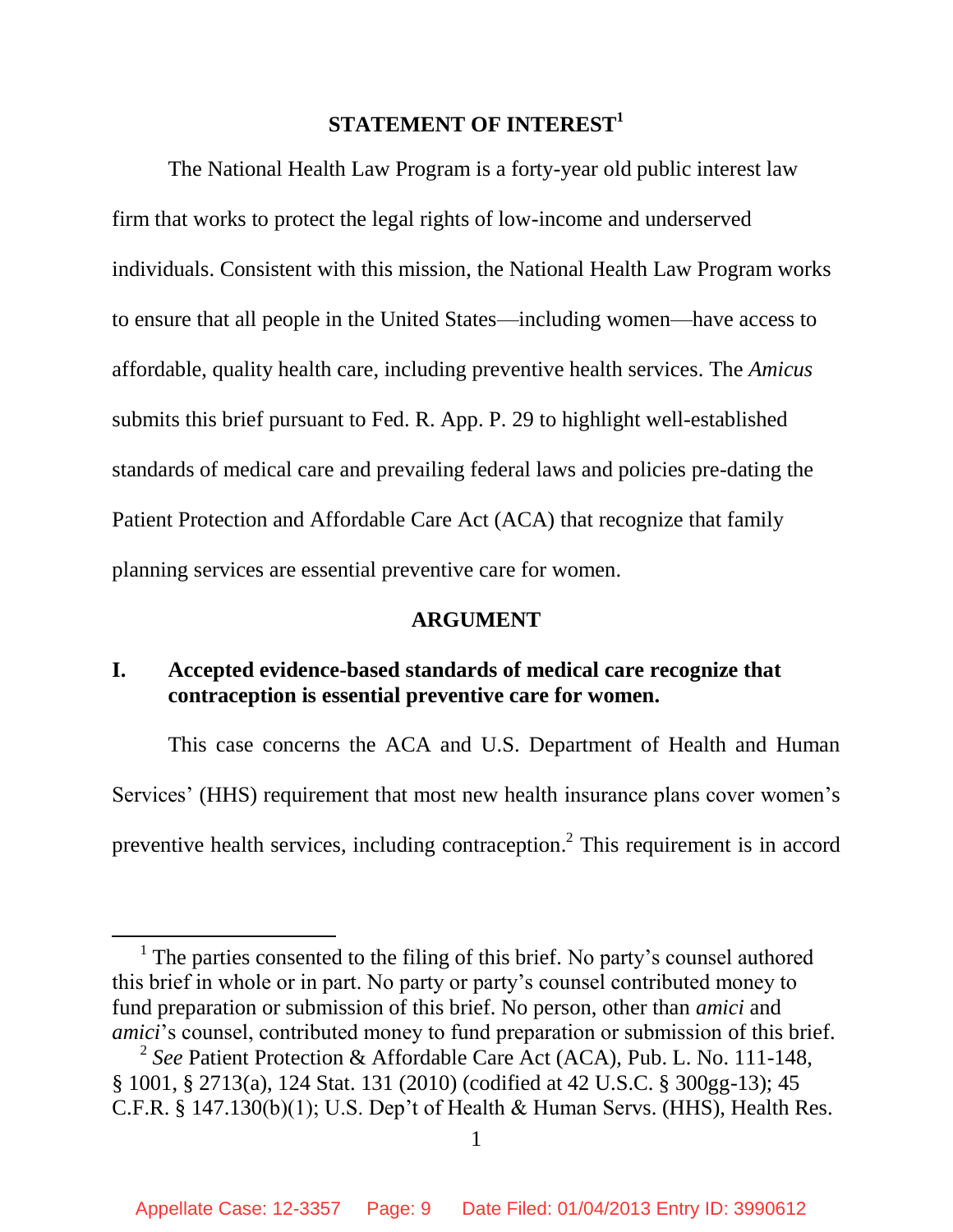with accepted standards of medical care recognized by the various professional medical academies.

According to the American Medical Association's (AMA) Council on Ethical and Judicial Affairs, a standard of care is "'that level of care, skill and treatment' . . . which a 'reasonable and prudent [physician] similarly situated would provide under similar circumstances."<sup>3</sup> The standards are based on "information from experience that has met some established set of validity, and the appropriate standard is determined according to the requirements of the intervention and clinical circumstance."<sup>4</sup> Researchers consider a variety of evidence in developing standards. Generally, standards are based on large quantities of evidence from empirical studies, but clinicians' practice experiences may also contribute to the development of standards.<sup>5</sup>

Prevailing standards of medical care recognize family planning services as a necessary component of preventive care for women. These standards are reflected in the formal practice recommendations of health care professional associations

& Servs. Admin., *Women's Preventive Services: Required Health Plan Coverage Guidelines*, http://www.hrsa.gov/womensguidelines.

 $\overline{a}$ 

 $3 \text{ Am}$ . Med. Ass'n (AMA) Council on Ethical & Judicial Affairs, Council on Ethical & Judicial Affairs Rep. 12-A-04, at 3 (2004) (footnote omitted) (citations omitted) (defining standard of care in context of medical testimony in legal proceedings).

4 Inst. of Med. of the Nat'l Acads. (IOM), *Roundtable on Value & Science-Driven Health Care* 3 (July 2011) (defining evidence).

<sup>5</sup> Nat'l Health Law Program, *Health Care Refusals: Undermining Quality Care for Women* 8 (2010) (defining standard of care).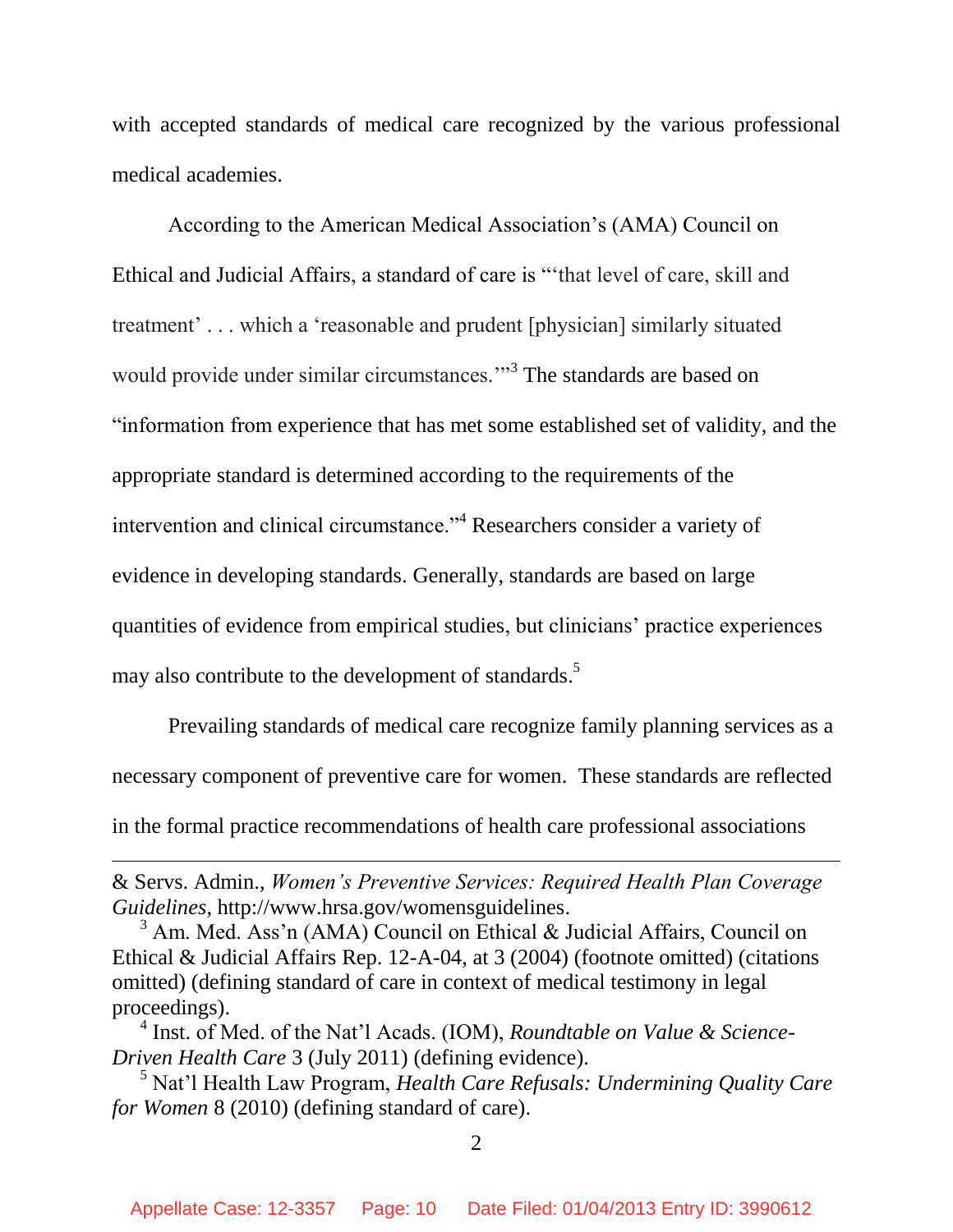such as the American Congress of Obstetricians and Gynecologists (ACOG), the Society for Family Planning, the American Academy of Pediatrics (AAP), the Society for Adolescent Medicine, the American Medical Association (AMA), the American Public Health Association (APHA), and the Association of Women's Health, Obstetric and Neonatal Nurses, all of which "recommend use of family planning as part of preventive care for women."<sup>6</sup> For example, ACOG recommends that women have access to family planning services.<sup>7</sup> According to the American Academy of Family Physicians, effective contraceptive use is a component of preconception care for all women who are not planning to become pregnant.<sup>8</sup> The APHA has endorsed universal access to contraception for over thirty years.<sup>9</sup>

<sup>6</sup> *See* IOM, *Clinical Preventive Services for Women: Closing the Gaps* 104 (2011) [hereinafter IOM, *Closing the Gaps*] (citing Kay Johnson et al., *Recommendations to Improve Preconception Health and Health Care—United States: A Report of the CDC/ATSDR Preconception Care Work Group and the Select Panel on Preconception Care*, 55 MORBIDITY & MORTALITY WKLY. REP. 1 (2006) (discussing practice guidelines)).

<sup>7</sup> *See*, *e.g.*, Am. Congress of Obstetricians & Gynecologists (ACOG), Technical Bulletin No. 205, *Preconception Care* (1995); ACOG Comm. on Gynecologic Practice, Comm. Op. No. 313, *The Importance of Preconception Care in the Continuum of Women's Health Care*, 106 OBSTETRICS & GYNECOLOGY 656, 656- 66 (2005).

<sup>8</sup> Michael C. Lu et al., *Recommendations for Preconception Care*, 76 AM. FAMILY PHYSICIAN 397, 399-400 (2007).

<sup>9</sup> Am. Pub. Health Ass'n, *Population: Family Planning as an Integral Part of Health Services*, Pol. No. 7518 (Jan. 1, 1975), *available at*  http://www.apha.org/advocacy/policy/policysearch/default.htm?id=1335.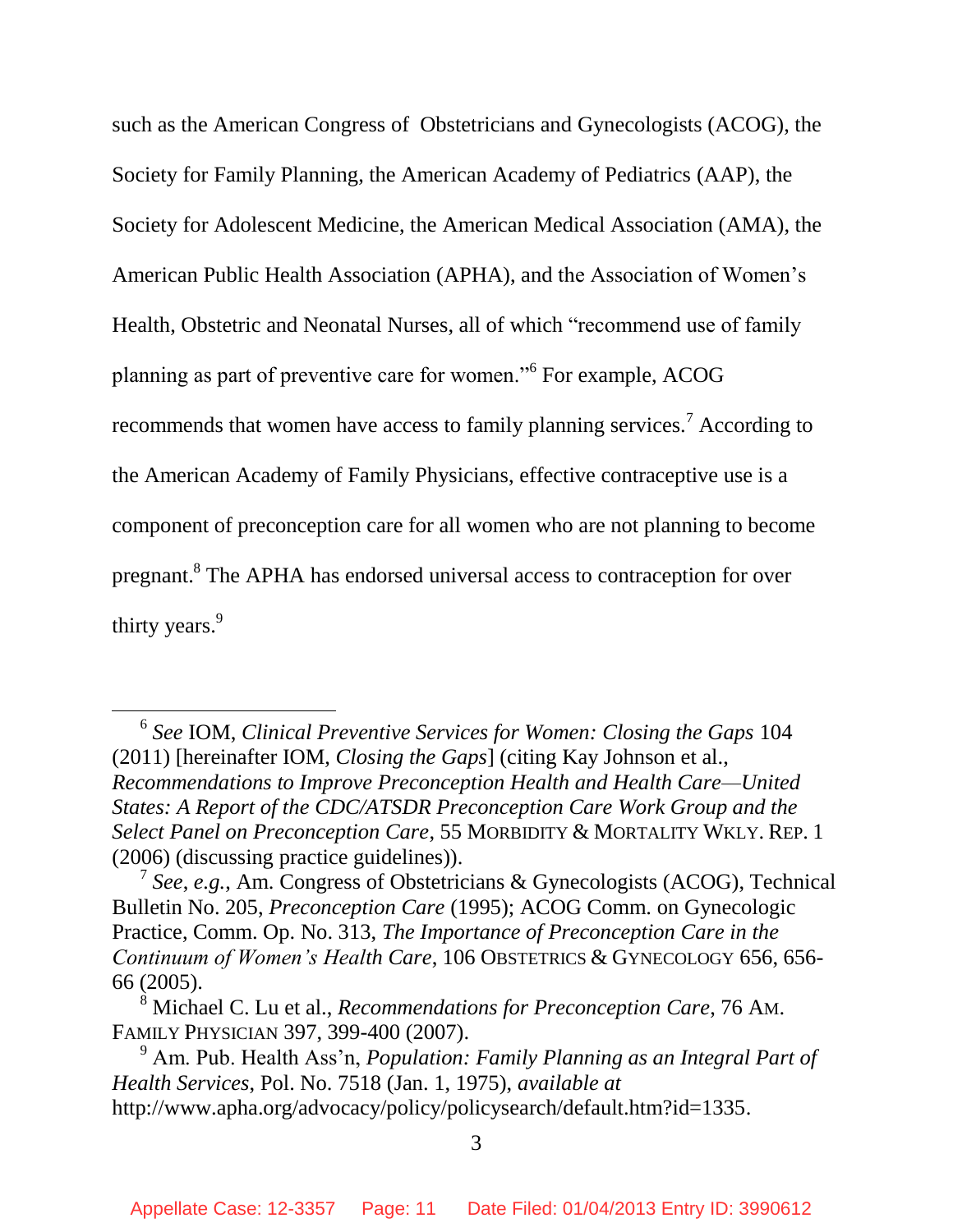Similarly, the U.S. Centers for Disease Control and Prevention's (CDC) Agency for Toxic Substances and Disease Registry concludes that preconception (before pregnancy) and inter-conception (between pregnancies) care should include family planning counseling along with increased health insurance coverage of contraceptives, because among other things, this coverage can reduce the risk of maternal and infant mortality and pregnancy-related complications.<sup>10</sup> The AMA supports these CDC recommendations.<sup>11</sup>

AAP and ACOG further recommend that every visit with a woman's clinician include a reproductive health screen and counseling.<sup>12</sup> If pregnancy is not desired, AAP and ACOG standards call for the clinician and patient to discuss contraceptive options and proper use of the woman's chosen contraceptive method.<sup>13</sup> The discussion with the woman's provider is to "assist the [woman] in identifying the most appropriate and effective method for her" needs.<sup>14</sup>

# <span id="page-11-0"></span>**A. Standards of care recommend effective contraceptive use for pregnancy spacing.**

Unintended pregnancy is associated with poor health outcomes, maternal morbidity and mortality, and risky health behaviors. The World Health

<sup>10</sup> Kay Johnson et al., *supra* note 6, at 14, 17, 19-20.

 $11$  AMA House of Delegates, Policy No. H-425.976 (adopted 2009).

<sup>12</sup> Am. Acad. of Pediatrics & ACOG, *Guidelines for Perinatal Care* 101 (7th ed. 2012); *see also* ACOG Comm. on Gynecologic Practice, *supra* note 7 (referring to guidelines for perinatal care and women's health care).

<sup>13</sup> *See* Am. Acad. of Pediatrics & ACOG, *supra* note 12, at 101. <sup>14</sup> *Id.*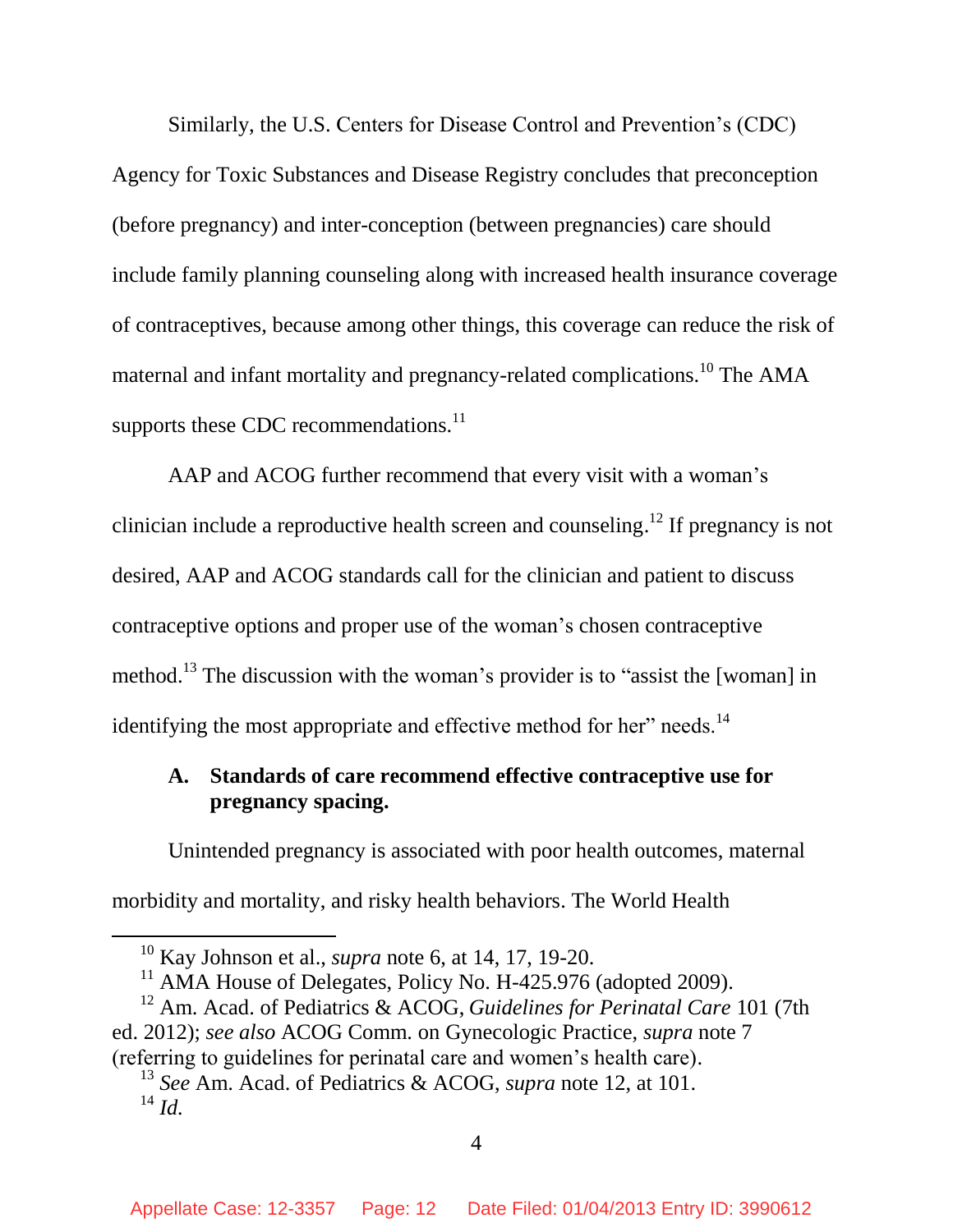Organization's standards of care recommend that a woman space her pregnancy at least two years apart so that the body can properly recover.<sup>15</sup> According to ACOG, women who become pregnant less than six months after their previous pregnancy are seventy percent more likely to have membranes surrounding the fetus rupture prematurely and are at significantly higher risk of other complications.<sup>16</sup> Research also shows that short birth intervals are associated with higher than average low birth weights and neonatal death.<sup>17</sup> Thus, the professional academies, including the AMA and ACOG, recommend that women have access to contraceptive counseling and services, which will enable them to appropriately space their pregnancies. 18

## <span id="page-12-0"></span>**B. Standards of care recommend that women taking drugs contraindicated for pregnancy have access to contraception.**

Access to contraception is critical for pregnant women taking medications that pose serious risks for maternal and fetal health. A number of commonly prescribed pharmaceuticals are known to cause impairments in the developing

<sup>15</sup> Cicley Marston, *Report of a WHO Technical Consultation on Birth Spacing* 2 (June 13-15, 2005).

<sup>&</sup>lt;sup>16</sup> Thomas Gellhaus, Statement of ACOG to the U.S. Senate, Comm. on Health, Educ., Labor & Pensions, Pub. Health Subcomm.: Safe Motherhood (Apr. 25, 2002).

<sup>17</sup> *See, e.g.*, James S. Rawlings, *Prevalence of Low Birth Weight and Preterm Delivery in Relation to the Interval between Pregnancies among White and Black Women*, 322 N. ENG. J. MED. 69, 69 (1995) (citing studies).

<sup>18</sup> *See* discussion *supra* at pp. 1-4.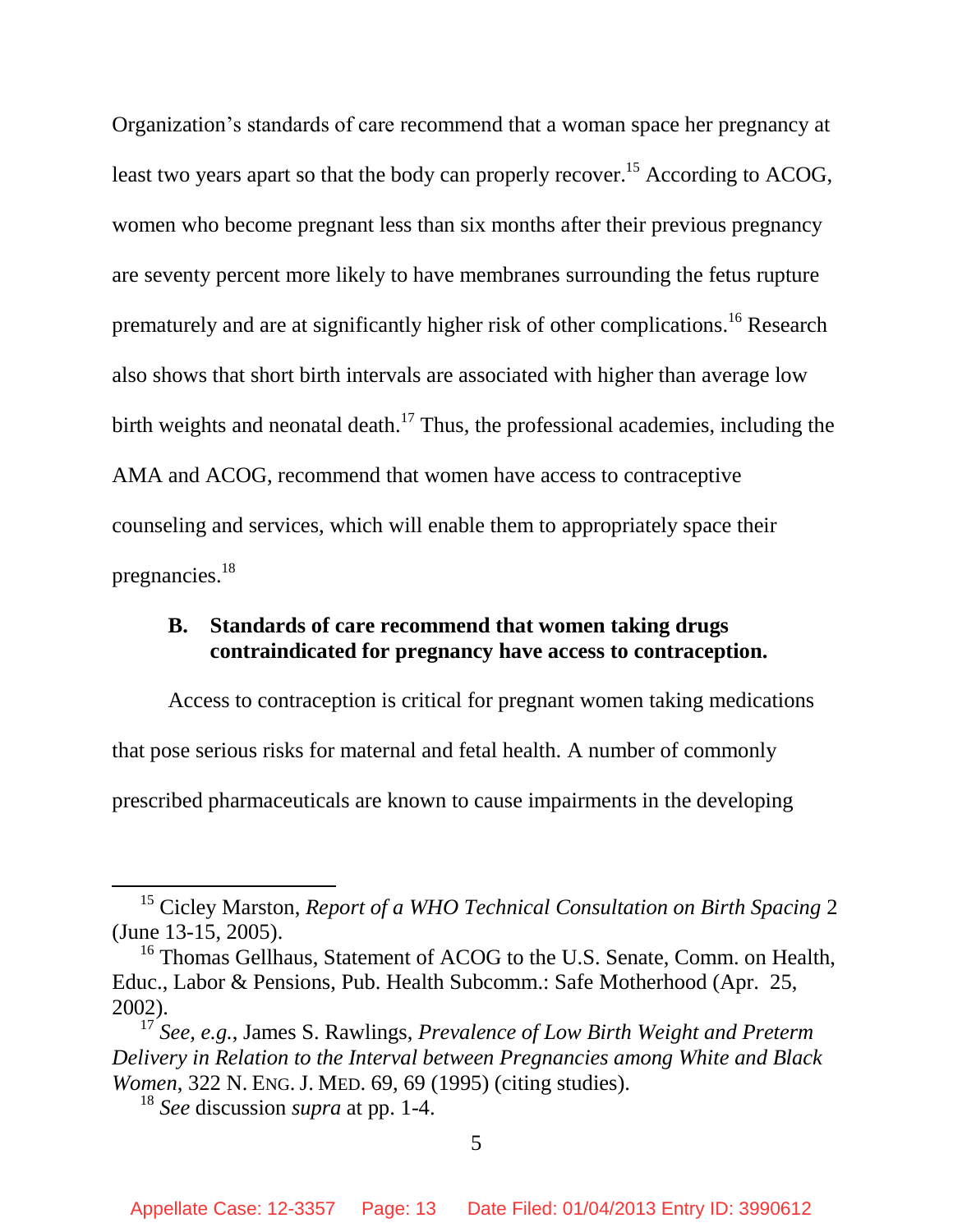fetus or to create adverse health conditions for the pregnant woman.<sup>19</sup>

Approximately 11.7 million prescriptions for drugs the U.S. Food & Drug Administration (FDA) has categorized as Pregnancy Category D (there is evidence of fetal harm, but potential benefits may warrant use despite the harm) or Category X (contraindicated in women who are or may become pregnant because the risks of use of the drugs by a pregnant woman outweigh the potential benefits) are filled by significant numbers of women of reproductive age each year.<sup>20</sup> Approximately 5.8% of pregnancies in the United States are exposed to Category D or X drugs.<sup>21</sup> Multiple studies recommend that women at risk for pregnancy and taking these drugs use a reliable form of contraception to prevent pregnancy.<sup>22</sup>

l

<sup>19</sup> David L. Eisenberg et al., *Providing Contraception for Women Taking Potentially Teratogenic Medications: A Survey of Internal Medicine Physicians' Knowledge, Attitudes and Barriers*, 25 J. GEN. INTERNAL MED. 291-92 (2010); Susan E. Andrade et al., *Prescription Drug Use in Pregnancy*, 191 AM.J. OBSTETRICS & GYNECOLOGY 398, 406 (2004).

<sup>20</sup> Eleanor B. Schwarz et al., *Documentation of Contraception and Pregnancy When Prescribing Potentially Teratogenic Medications for Reproductive-Age Women*, 147 ANNALS OF INTERNAL MED. 370, 370 (2007) [hereinafter Schwarz et al., *Documentation of Contraception*]; Eleanor B. Schwarz et al., *Prescription of Teratogenic Medications in United States Ambulatory Practices*, 118 AM.J. MED. 1240, 1240-41 (2005).

<sup>21</sup> David L. Eisenberg et al., *supra* note 19, at 291.

<sup>22</sup> *See, e.g.*, *id.* at 291-92; Schwarz et al., *Documentation of Contraception*, supra note 20, at 374-75.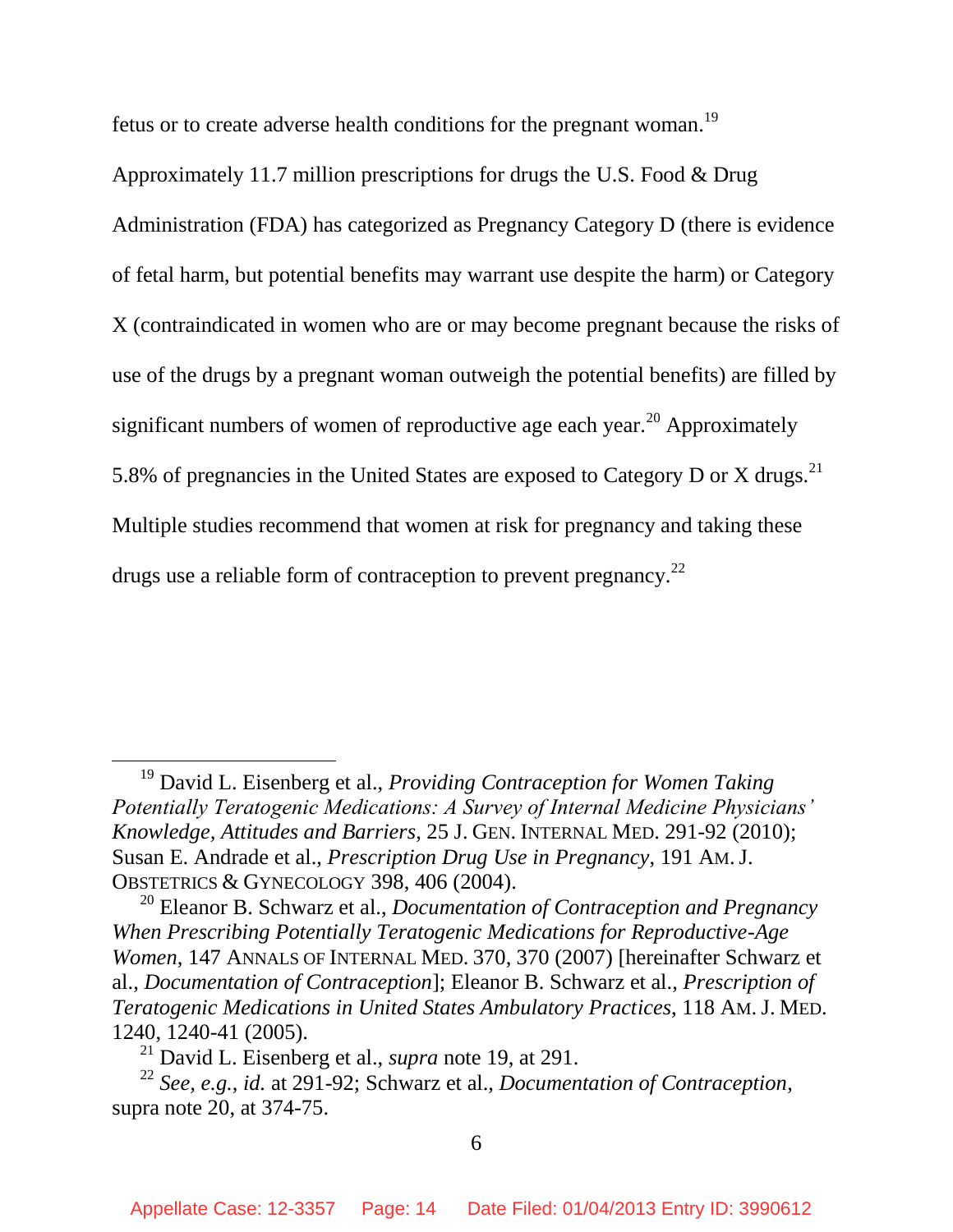For example, Isotretinoin, a drug to treat severe cystic acne, can cause multiple fetal impairments.<sup>23</sup> The FDA recommends that women of reproductive age who are taking this drug agree use two forms of contraception.<sup>24</sup> Iodine 131 is another example of a drug for which pregnancy is contraindicated because it may destroy the developing fetus. <sup>25</sup> Iodine 131 is used to treat hyperthyroidism and thyroid cancer. ACOG recommends that women taking Iodine 131 avoid pregnancy. 26

## <span id="page-14-0"></span>**C. Standards of care recommend that women with heart conditions have access to contraception.**

Heart disease is the number one cause of death for women in the United States.<sup>27</sup> African American women have twice the age standardized rate of fatal incidence of cardiovascular disease as white women.<sup>28</sup> There are a number of

 $^{26}$  *Id.* 

l

<sup>23</sup> Ctrs. for Disease Control & Prevention (CDC), *Accutane®—Exposed Pregnancies*, 21 MORBIDITY & MORTALITY WKLY. REPT. 28, 28 (2000).

<sup>24</sup> U.S. Food & Drug Admin., *iPledge Program Frequently Asked Questions As of July 21, 2006*, at 5 (2006),

http://www.fda.gov/downloads/Drugs/DrugSafety/PostmarketDrugSafetyInformati onforPatientsandProviders/ucm094313.pdf.

 $25$  ACOG Comm. on Practice Bulletins, Practice Bulletin No. 37: Clinical Management Guidelines for Obstetrician—Gynecologists, *Thyroid Disease in Pregnancy* 5 (2002).

<sup>27</sup> CDC, *Women and Heart Disease Fact Sheet* (last visited Dec. 26, 2012), http://www.cdc.gov/dhdsp/data\_statistics/fact\_sheets/docs/fs\_women\_heart.pdf.

<sup>28</sup> Monika M. Safford et al., *Association of Race and Stroke with Risk of Incident Acute Coronary Heart Disease Events*, 308 J. AM. MED. ASS'N 1768, 1772 (2012).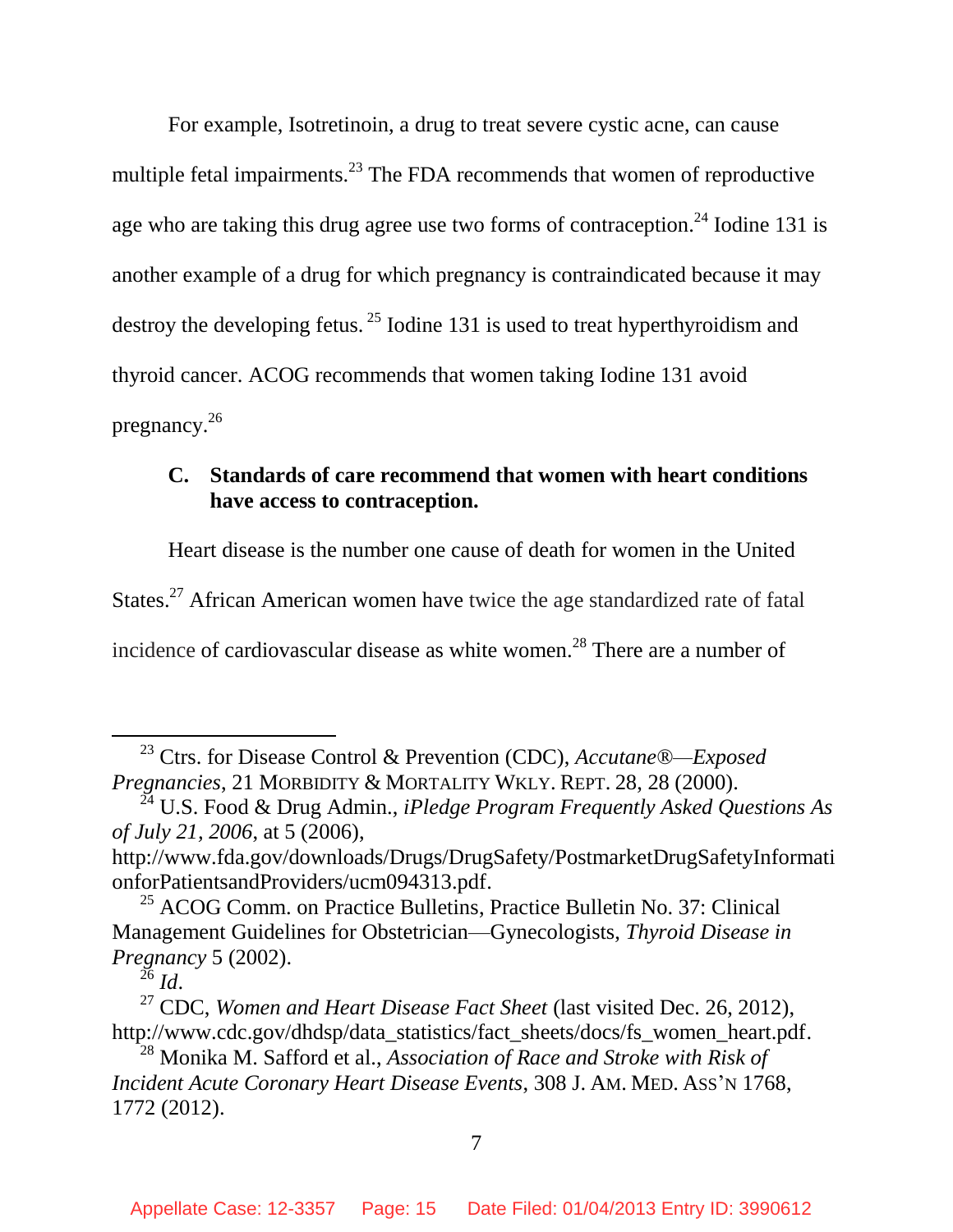cardiac conditions in which the physiological changes brought about in pregnancy are poorly tolerated, including valvular heart lesions.<sup>29</sup>

For example, the American College of Cardiology and the American Heart Association Task Force on Practice Guidelines have issued specific recommendations for management of women with valvular heart disease.<sup>30</sup> These guidelines recommend that preconception management include provision of information about contraception and maternal and fetal risks of pregnancy.<sup>31</sup> These professional associations recommend that clinicians counsel women with certain heart conditions, including valvular heart disease, against pregnancy.<sup>32</sup> The decision of whether to use contraception is, however, ultimately left to the woman. 33

<sup>29</sup> Robert O. Bonow et al., *2008 Focused Update Incorporated Into the ACC/AHA 2006 Guidelines for the Management of Patients With Valvular Heart Disease*, 118 CIRCULATION e523, e598-e604 (2008).

<sup>30</sup> Robert O. Bonow et al., *Guidelines for the Management of Patients with Valvular Heart Disease: Executive Summary Report of the of the American College of Cardiology/American Heart Association Task Force on Practice Guidelines (Committee on Management of Patients With Valvular Heart Disease*) 98 CIRCULATION 1949 (1998).

<sup>31</sup> *Id.* at 1974.

<sup>32</sup> Bonow et al., *2008 Focused Update Incorporated Into the ACC/AHA 2006 Guidelines for the Management of Patients With Valvular Heart Disease*, *supra*  note 29, at e.598-99.

<sup>33</sup> *See*, *e.g.*, Am. Acad. of Pediatrics & ACOG, *supra* note 12, at 101 ("If pregnancy is not desired, current contraceptive use and options should be discussed to assist the patient in identifying the most appropriate and effective method for her.").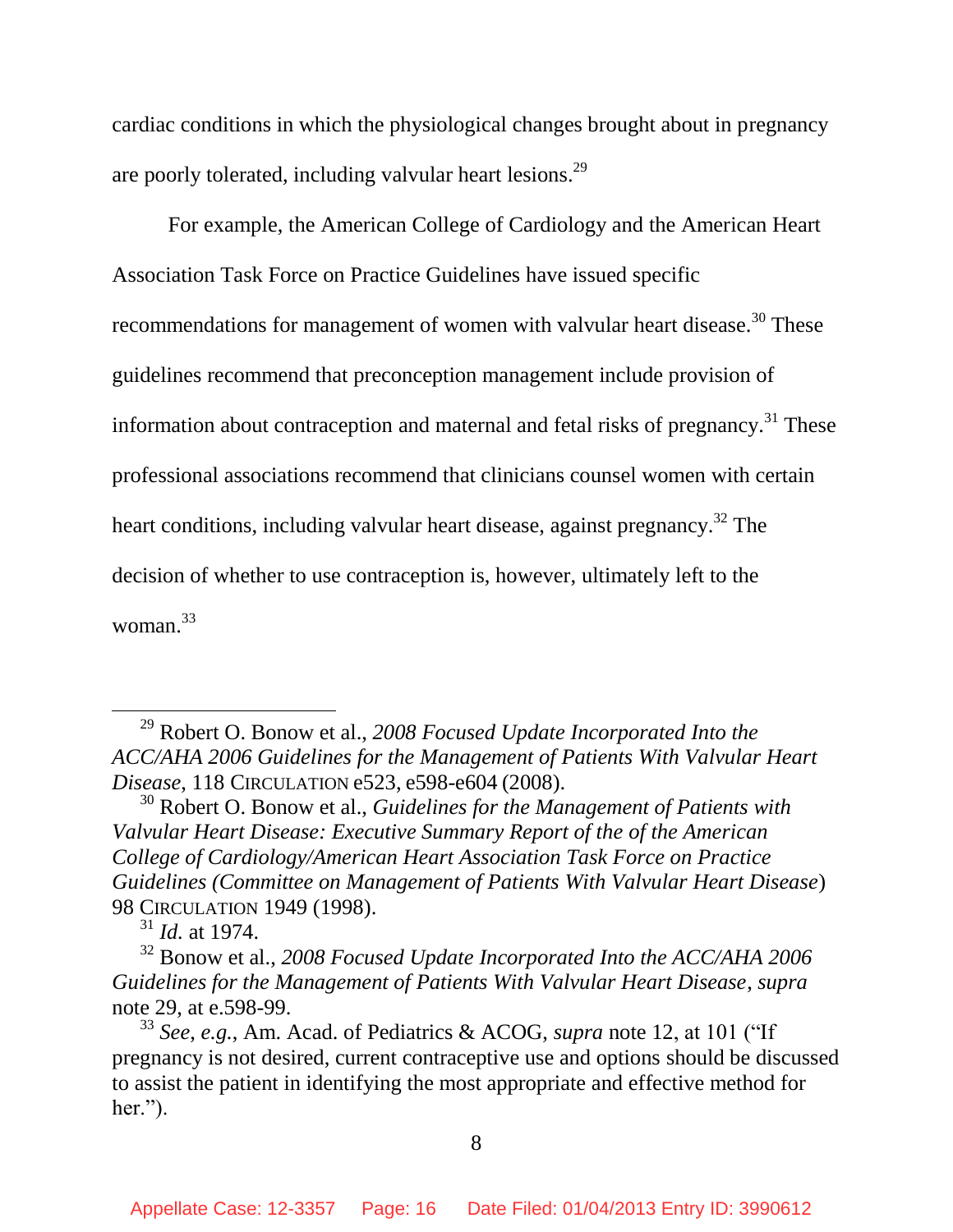## <span id="page-16-0"></span>**D. Standards of care recommend that women with diabetes have access to contraception.**

Standards of medical care also advise women with diabetes to prevent pregnancy until their condition is under control. People with diabetes either produce insufficient insulin or cannot properly use insulin.<sup>34</sup> Pregestational diabetes mellitus is a type of diabetes in women that develops before they become pregnant.<sup>35</sup> An estimated ten to eighteen percent of nonpregnant women of reproductive age have some type of abnormal glucose tolerance that carries maternal and fetal risks if they became pregnant.<sup>36</sup> Pregestational diabetes occurs in approximately one percent of all pregnancies.<sup>37</sup> The diabetes prevalence rate is higher for women of color.<sup>38</sup>

The failure to manage glucose levels during pregnancy can lead to serious complications and harm maternal and infant health.<sup>39</sup> For example, women with

<sup>35</sup> *Id.*

l

<sup>34</sup> CDC, *National Diabetes Fact Sheet, 2007* (2007), http://www.cdc.gov/diabetes/pubs/pdf/ndfs\_2007.pdf.

<sup>36</sup> Thomas Buchanan, DIABETES IN AM. 720 (Nat'l Diabetes Data Group et al. eds., 2d ed. 1995).

<sup>37</sup> ACOG Comm. on Practice Bulletins, Practice Bulletin No. 60, *Pregestational Diabetes Mellitus* [hereinafter ACOG Comm. on Practice Bulletins, Practice Bulletin No. 60], 105 OBSTETRICS & GYNECOLOGY 675, 675 (2005).

<sup>38</sup> HHS, Nat'l Diabetes Info. Clearinghouse, *Diabetes Overview*, http://diabetes.niddk.nih.gov/dm/pubs/overview/#scope; Ann S. Barnes, *The Epidemic of Obesity and Diabetes: Trends and Treatments*, 38 TEX. HEART INST.J. 142, 142 (2011).

<sup>39</sup> ACOG Comm. on Practice Bulletins, Practice Bulletin No. 60, *supra* note 37, at 676-77.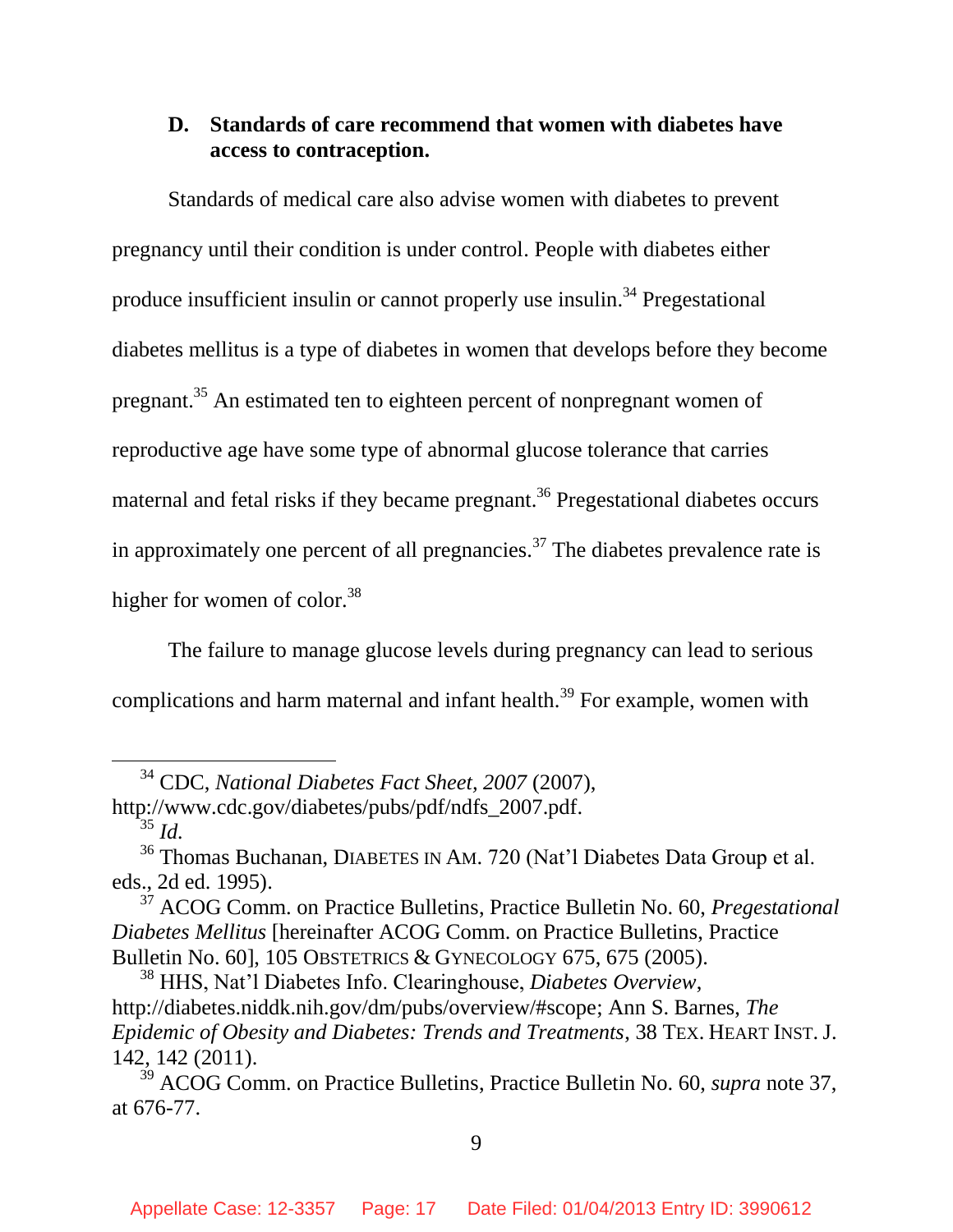poorly controlled pregestational diabetes are at an increased risk of hypoglycemia, blindness, complications from chronic hypertension, and life-threatening complications from coronary heart disease. <sup>40</sup> Further, diabetic nephropathy, a significant complication of diabetes, the leading cause of renal failure, and a critical factor affecting pregnancy outcomes, affects six percent of pregnant women with type I diabetes.<sup>41</sup> The failure to manage glucose preconception has been linked to congenital fetal impairment and spontaneous abortion.<sup>42</sup>

The American Diabetes Association (ADA) and ACOG have issued standards of practice guidelines for the preconception care for women with pregestational diabetes. According to the ADA, "planned pregnancies greatly facilitate diabetes care."<sup>43</sup> The ADA standards of care for women with diabetes with childbearing potential includes: (1) "use of effective contraception at all times, unless the patient has good metabolic control and is actively trying to conceive" and (2) counseling about the risk of fetal impairment associated with unplanned pregnancies and poor metabolic control. <sup>44</sup> ACOG recommends that women have glucose levels under control before becoming pregnant to decrease

<sup>40</sup> *Id.* at 677-78.

<sup>41</sup> E. Albert Reece et al., *Pregnancy in Women with Diabetic Neuropathy*, in UpToDate (2012).

<sup>42</sup> Am. Diabetes Ass'n (ADA), *Preconception Care of Women with Diabetes*, 27 DIABETES CARE S76, S76 (2004).

<sup>43</sup> ADA, *Standards of medical care in diabetes-2006*, 29 DIABETES CARE S13, S43 (2006).

 $^{44}$  *Id.*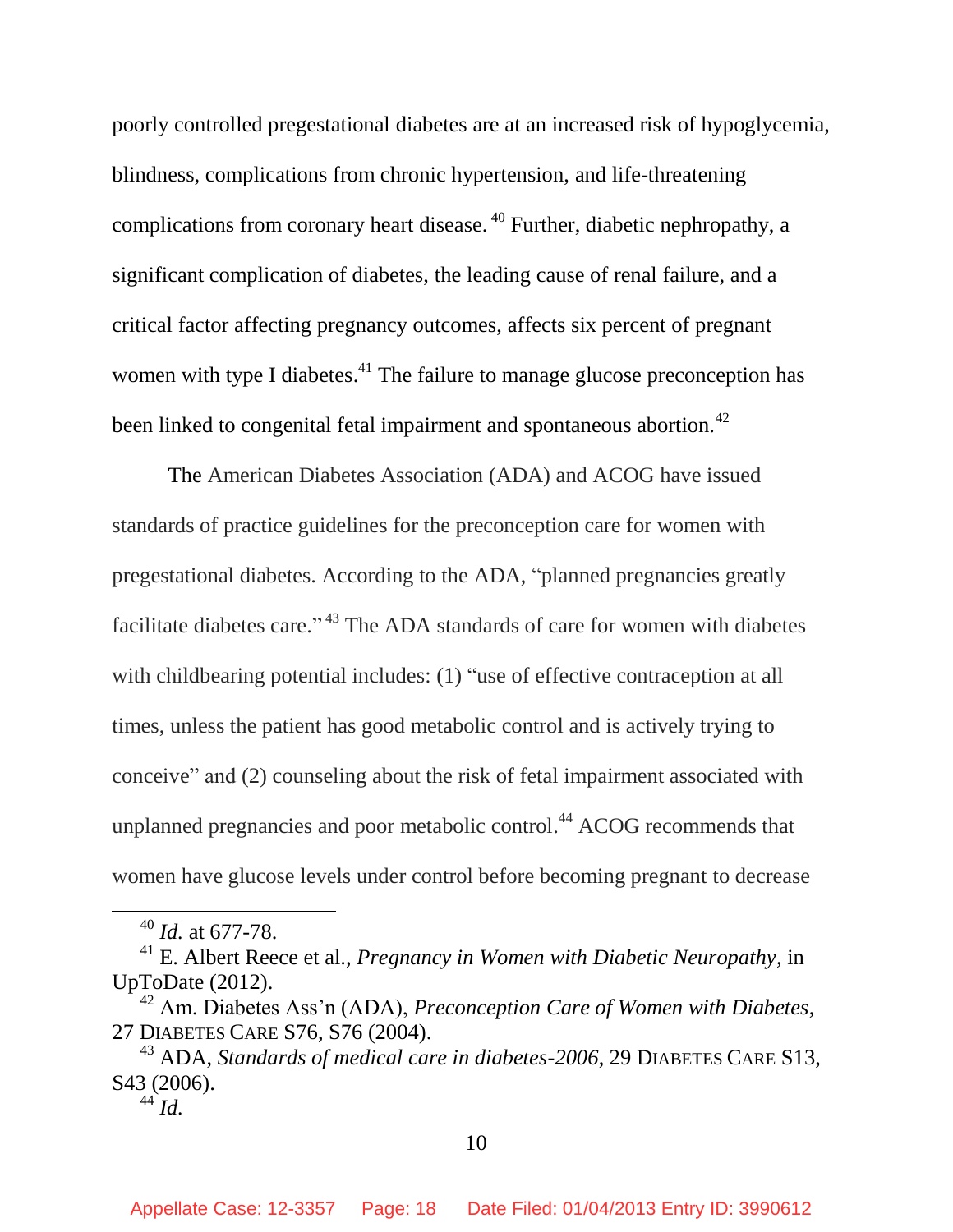the likelihood of spontaneous abortion, fetal malformation, and fetal or infant death.<sup>45</sup>

## <span id="page-18-0"></span>**E. Standards of care recommend that women with lupus have access to contraception.**

Contraception is a critical service for women with lupus. Lupus is an autoimmune disorder with multiple end-organ involvement that can affect multiple parts of the body, including skin, joints, blood, and kidneys.<sup>46</sup> Often called a "woman's disease," nine out of ten people with lupus are women.<sup>47</sup> The incidence rate for lupus is three times higher for African American women than for Caucasian women.<sup>48</sup> Women with lupus who become pregnant face particularly increased risks of health complications. <sup>49</sup> A large review of U.S. hospital data found that the risk of maternal death for women with lupus is twenty times the risk for non-lupus pregnant women.<sup>50</sup> Women with lupus are three to eight times more

<sup>45</sup> ACOG Comm. on Practice Bulletins, Practice Bulletin No. 60, *supra* note 37, at 681.

<sup>46</sup> HHS, Office on Women's Health, *Lupus: Frequently Asked Questions* 1-2 (June 13, 2001), http://www.womenshealth.gov/publications/our-publications/factsheet/lupus.pdf.

 $^{47}$  *Id.* at 2.

<sup>48</sup> *Id.*

<sup>49</sup> *Id.* at 11; *see, e.g.*, Megan E.B. Clowse et al., *A national study of the complications of lupus in pregnancy*, 199 AM. J. OBSTET. & GYNECOL. 127e.1, 127e.3 (Aug. 2008).

<sup>50</sup> *Id.*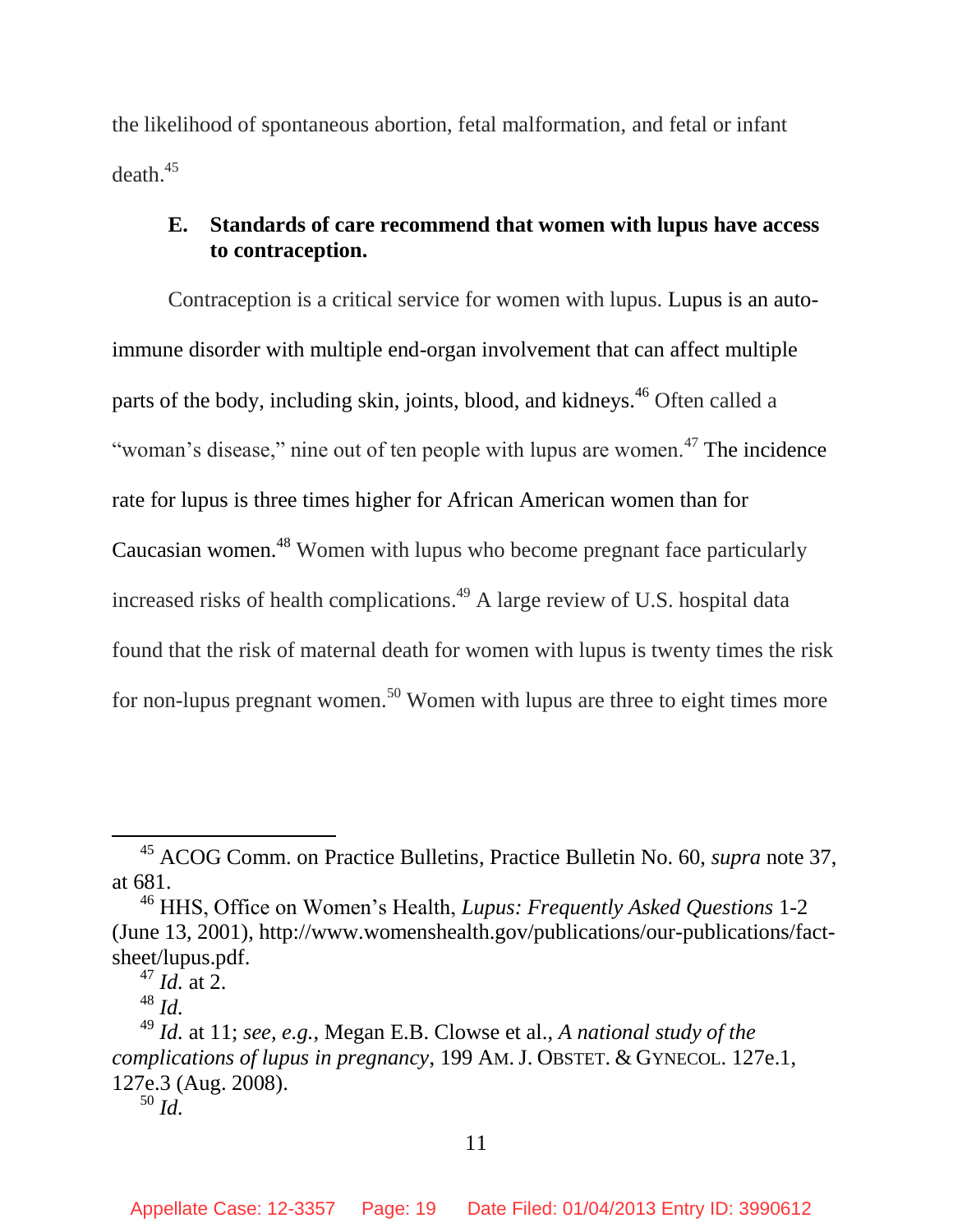likely to suffer from thrombosis, infection, renal failure, hypertension, and preeclampsia.<sup>51</sup>

The National Institute of Arthritis and Musculoskeletal and Skin Diseases (NIAMS) has issued a standard of care recommending that women and physicians take these health risks and complications into consideration in determining whether to become pregnant or to carry a pregnancy to term and that providers counsel women to use contraception until their condition is under control.<sup>52</sup> Because of the multiple and life-threatening risks associated with lupus, NIAMS recommends that women delay pregnancy until there are no signs or symptoms of lupus.<sup>53</sup> The NIAMS standard accordingly instructs women with lupus to use contraception: "Do not stop using your method of birth control until you have discussed the possibility of pregnancy with your doctor and he or she has determined that you are healthy enough to become pregnant."<sup>54</sup> The CDC's clinical guidance similarly concludes that unintended pregnancy presents an unacceptable health risk for women with lupus and, therefore, recommends that clinicians advise women with

<sup>51</sup> *Id.* at 127e.1, e.3-e.4.

<sup>52</sup> Nat'l Inst. of Arthritis & Musculoskeletal & Skin Diseases, *Lupus: A Patient Care Guide for Nurses and Other Health Professionals* 45-47, Patient Info. Sheet 4-5 (3d ed. 2006).

<sup>53</sup> *Id.* at Patient Info. Sheet No. 11.

<sup>54</sup> *Id.* at Patient Info. Sheet No. 4.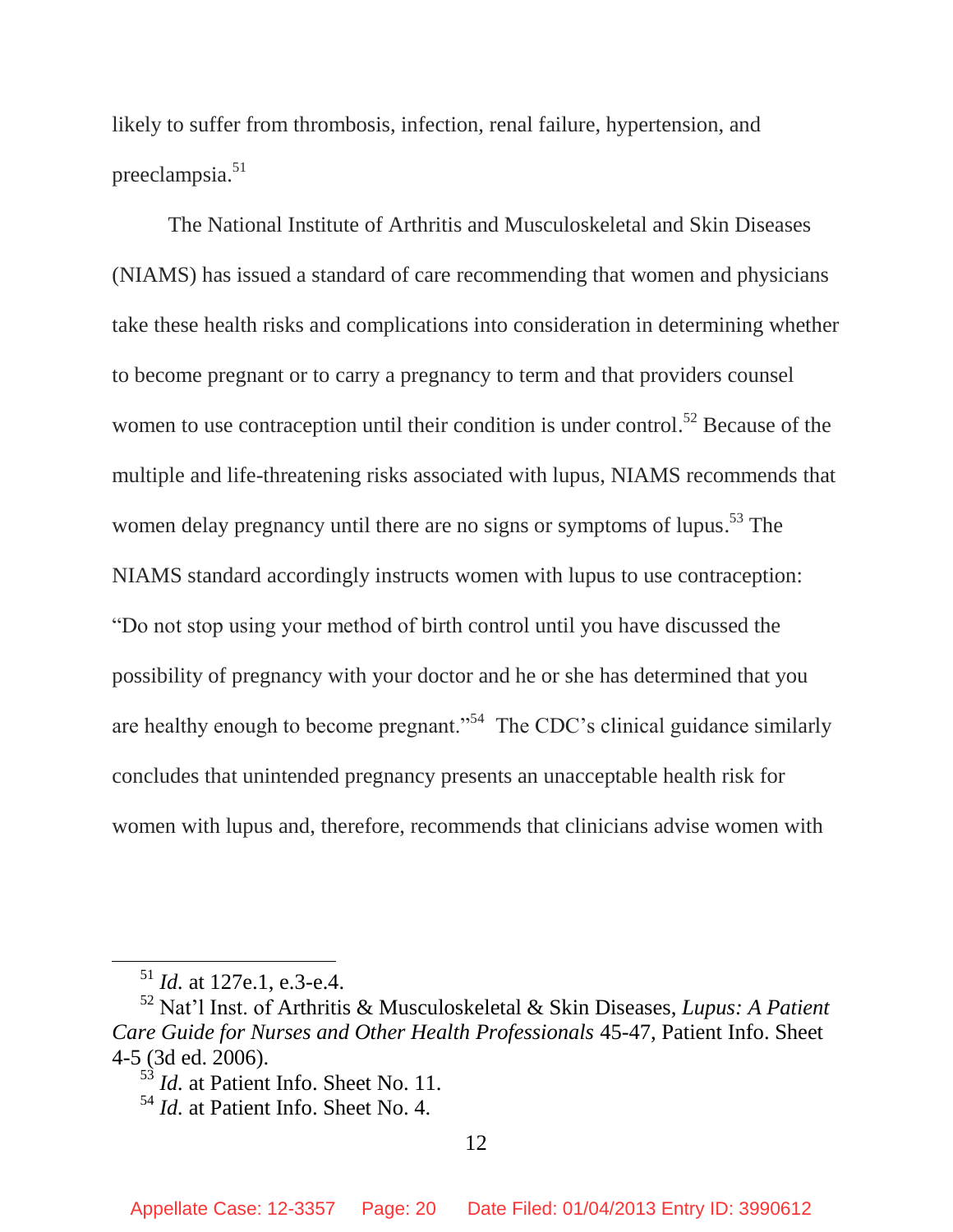lupus that using only barrier or behavior-based methods of contraception may not be appropriate.<sup>55</sup>

Practice guidelines are clear: women require information about and access to contraceptives to prevent pregnancy. By requiring new group health plans and health insurance issuers to cover women's preventive care services, the ACA recognizes that women have unique reproductive and gender-specific health needs.<sup>56</sup> HHS' decision to adopt the IOM's recommendation that women receive coverage for all FDA-approved methods of contraception free of cost-sharing is good medical policy that comports with well-established standards of medical care. 57

# <span id="page-20-0"></span>**II. Contraception is widely available through federal laws and policies predating the ACA.**

The ACA and HHS coverage provisions reflect a long history of federal legislation through which preventive contraceptive counseling, services, and supplies are widely available. In 1973, for example, Congress enacted the Health Maintenance Organization (HMO) Act to encourage the delivery of health care

<sup>55</sup> CDC, *U.S. Medical Eligibility Criteria for Contraceptive Use*, 59 MORBIDITY & MORTALITY WKLY. REP. 4, 6 (2010).

<sup>56</sup> ACA § 1001, § 2713(a)(4), 42 U.S.C. § 300gg-13.

<sup>57</sup> *See* 45 C.F.R. § 147.130(b)(1); HHS, Health Res. & Servs. Admin., *Women's Preventive Services: Required Health Plan Coverage Guidelines*, *supra* note 2.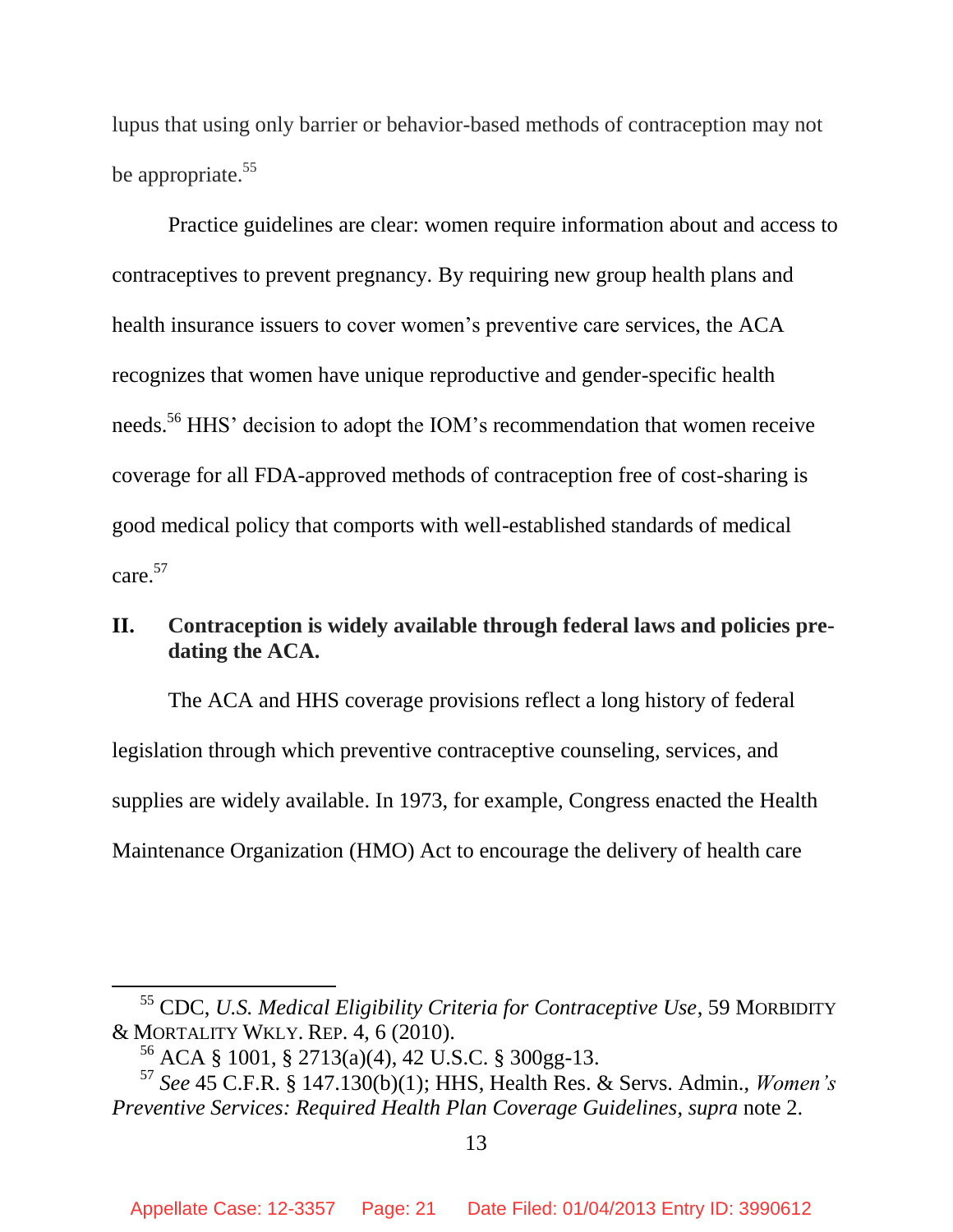through the HMO model.<sup>58</sup> The Act applies to private health plans that apply for federal qualification, a designation that enables HMOs to, among other things, avoid state laws more restrictive than the HMO Act.<sup>59</sup> The HMO Act identifies basic health services that qualified HMOs must provide enrollees, as well as supplemental services that they can choose to provide.<sup>60</sup> "Basic health services" include "family planning services."<sup>61</sup>

The Federal Employees Health Benefits (FEHB) program also covers family planning services. The FEHB program provides employee health benefits to civilian government employees and annuitants of the U.S. government.<sup>62</sup> The U.S. Office of Personnel Management contracts with qualified private insurance carriers to offer health care plans through the FEHB program.<sup>63</sup> As part of the Omnibus

l

14

<sup>58</sup> Pub .L. No. 93-222, § 1, 87 Stat. 914 (1973) (codified at 42 U.S.C. §§ 300e-300e-17); *see also* S. Rep. No. 93-129, at 3037-41 (1973) (stating purpose of Act to "provide assistance and encouragement for the establishment and expansion of health maintenance organizations").

 $59$  42 U.S.C. §§ 300e (defining HMO as a "public or private entity"), 300e-5 (application requirements), 300e-10 (stating that restrictive state laws do not apply to federally qualified HMOs).

<sup>60</sup> *Id.* § 300e-1.

 $61$  *Id.* §§ 300e-1(1)(H)(iv) (defining "basic health service"), 300e (requiring HMO to cover "basic and supplemental health services").

<sup>62</sup> *See* 5 U.S.C. §§ 8901-14 (health insurance for government employees), 8905(a)-(b) (defining eligible persons).

<sup>63</sup> *Id.*; *[Muratore v. U.S. Office of Pers. Mgmt.](http://web2.westlaw.com/find/default.wl?mt=Westlaw&db=506&tc=-1&rp=%2ffind%2fdefault.wl&findtype=Y&ordoc=2009556413&serialnum=2000478596&vr=2.0&fn=_top&sv=Split&tf=-1&referencepositiontype=S&pbc=2ACD3E6B&referenceposition=920&rs=WLW12.10)*, 222 F.3d 918, 920 (11th Cir. 2000) [\("Congress enacted the FEHBA . . . to create a comprehensive program of](http://web2.westlaw.com/find/default.wl?mt=Westlaw&db=506&tc=-1&rp=%2ffind%2fdefault.wl&findtype=Y&ordoc=2009556413&serialnum=2000478596&vr=2.0&fn=_top&sv=Split&tf=-1&referencepositiontype=S&pbc=2ACD3E6B&referenceposition=920&rs=WLW12.10)  [subsidized health care benefits for federal employees and retirees."\);](http://web2.westlaw.com/find/default.wl?mt=Westlaw&db=506&tc=-1&rp=%2ffind%2fdefault.wl&findtype=Y&ordoc=2009556413&serialnum=2000478596&vr=2.0&fn=_top&sv=Split&tf=-1&referencepositiontype=S&pbc=2ACD3E6B&referenceposition=920&rs=WLW12.10) U.S. Office of Pers. Mgmt., *The Fact Book, Federal Civilian Workforce Statistics* 82 (2007), http://www.opm.gov/feddata/factbook/.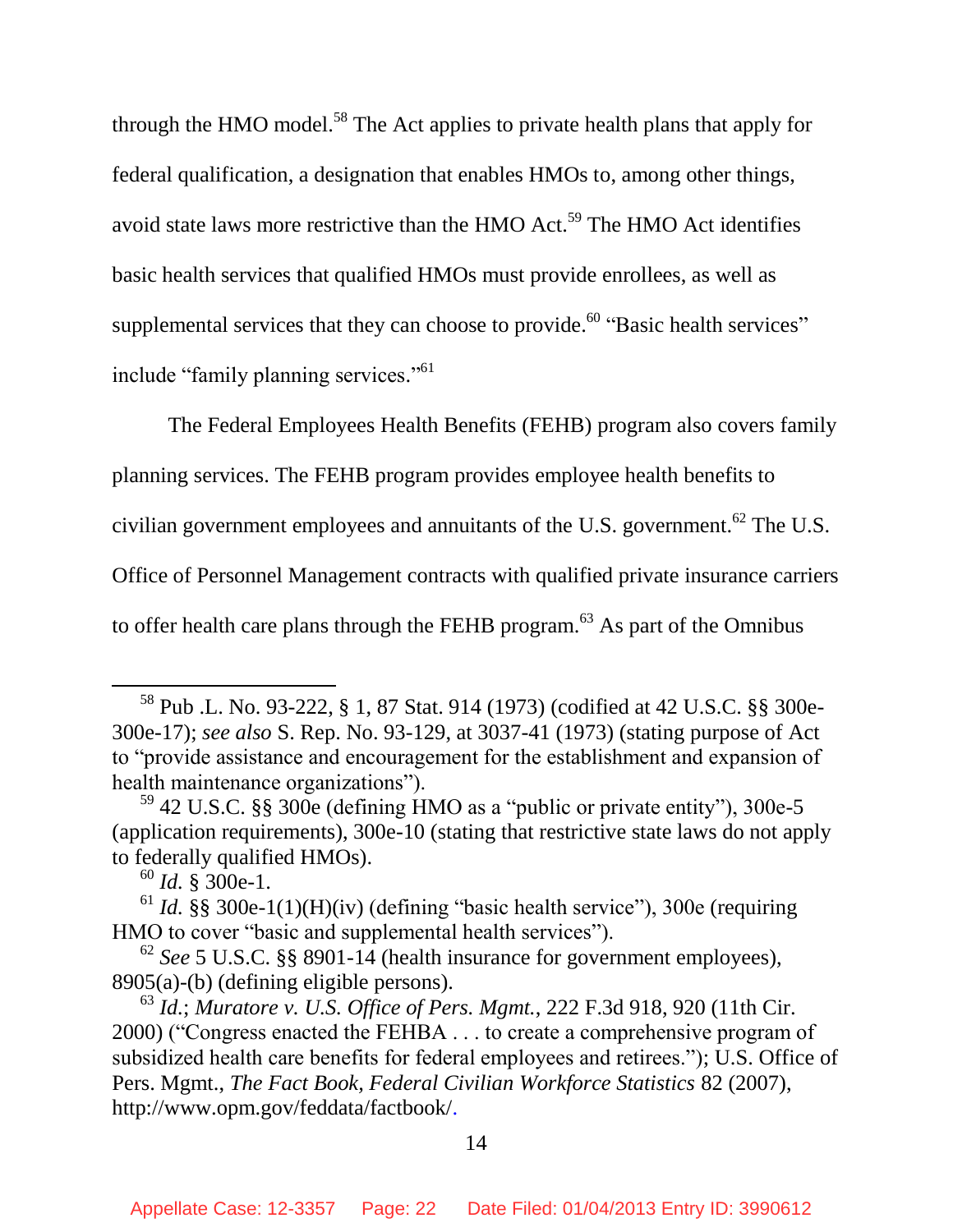Consolidated and Emergency Supplemental Appropriations Act of 1999, Congress approved a "contraceptive equity provision" requiring most FEHB plans to cover contraception.<sup>64</sup> Accordingly, the U.S. Office of Personnel Management, which administers the FEHB program, requires all FEHB plans to cover the full range of FDA-approved contraceptive drugs and devices.<sup>65</sup> As amended in 1998, the FEHB program includes specifically enumerated religious health plans that did not cover contraception, and authorizes inclusion of future plans objecting to such coverage "on the basis of religious beliefs."<sup>66</sup> However, the decision of whether to take up contraceptive coverage is left to the employee, who can choose from up to 300 plans.<sup>67</sup> This is qualitatively different from the position advanced by Appellant O'Brien, namely a refusal clause that would allow any employer to opt out of providing female employees preventive health care benefits because of the employer's religious beliefs. Unlike the FEHB program, the O'Brien proposal leaves employees without preventive care coverage.

Federal legislation regulating the health services available to military personnel and their families also requires coverage of preventive contraceptive

 $\overline{\phantom{a}}$ 

 $65$  U.S. Office of Pers. Mgmt., Benefits Admin. Ltr. No. 98-418 (Nov. 6, 1998).  $66$  Omnibus Consolidated & Emergency Supplemental Appropriations Act of 1999 § 656(b).

15

<sup>64</sup> Pub. L. No. 105-277, § 656(a), 112 Stat. 2681 (1998).

<sup>67</sup> U.S. Office of Pers. Mgmt., *Federal Employees Health Benefits Program Patients' Bill of Rights and the Federal Employees Health Benefits Program* (last visited Dec. 27, 2012),

http://www.opm.gov/insure/archive/health/billrights.asp#Choice.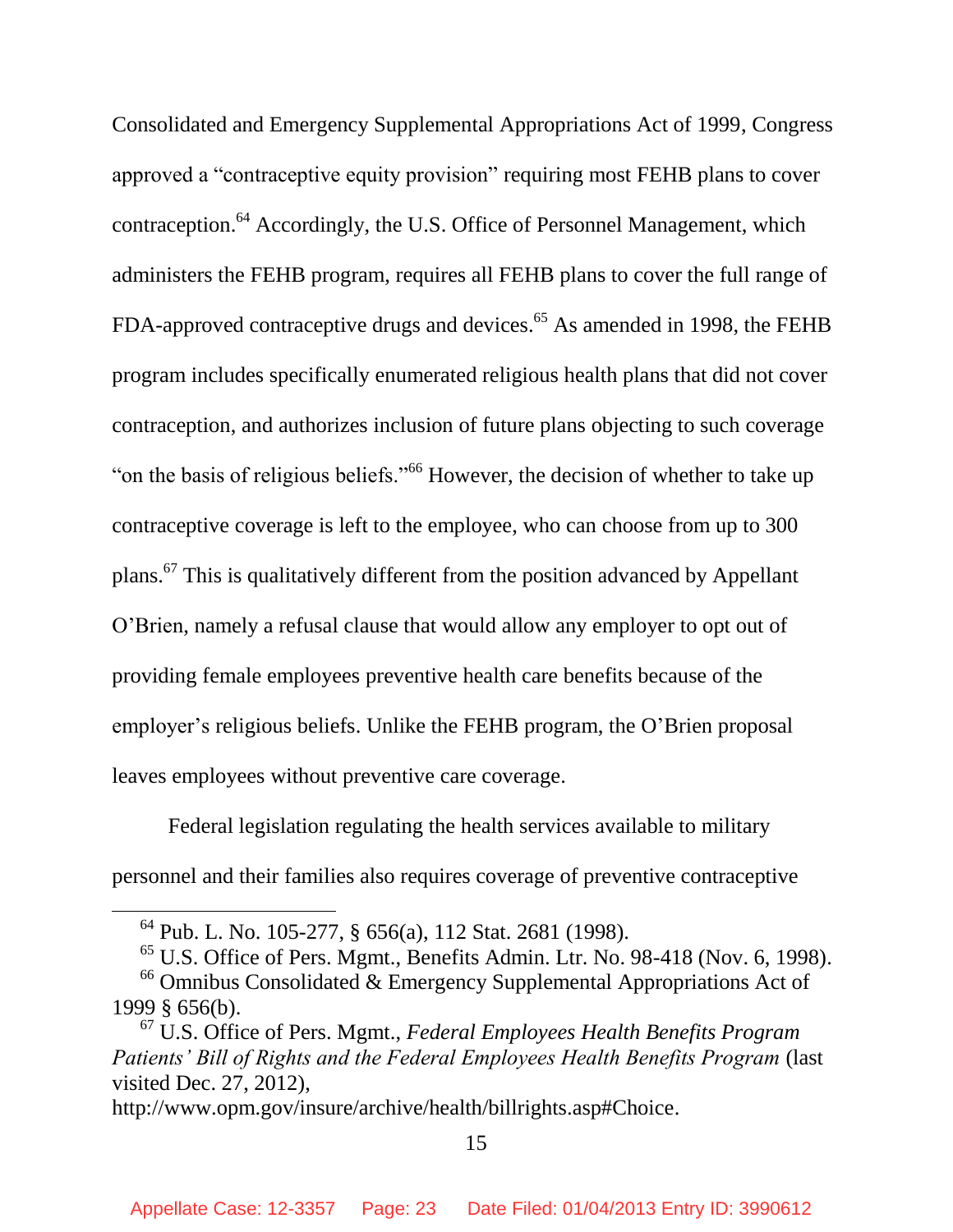services. Congress established a military health system to "create and maintain high morale in the uniformed services by providing an improved and uniform program of medical and dental care for members and certain former members of those services, and for their dependents."<sup>68</sup> Pursuant to congressionally delegated authority, the Department of Defense established the Civilian Health and Medical Program of the Uniformed Services (CHAMPUS) in 1967 (now known as TRICARE).<sup>69</sup> In 1995, the Department of Defense established TRICARE as a "comprehensive managed health care program for the delivery and financing of health care services in the Military Health System."<sup>70</sup> TRICARE provides health care benefits to active-duty service members, retirees and their families, and other beneficiaries from any of the seven services.<sup>71</sup> TRICARE offers all beneficiaries a range of FDA-approved methods of contraception, including intrauterine devices, diaphragms, prescription contraceptives, and surgical sterilization.<sup>72</sup>

Congress' declaration of a national policy of "ensur[ing] the highest possible health status for Indians and urban Indians" also includes the requirement that

<sup>&</sup>lt;sup>68</sup> 10 U.S.C. § 1071.

<sup>69</sup> Pub. L. No. 85-861, § 1(25)(B), 72 Stat. 1445 (1958), amended by Pub. L. No. 89-614, § 2(1), 80 Stat. 862 (1966).

<sup>70</sup> 32 C.F.R. §§ 199.17(a), 199.3; 10 U.S.C. § 1073(2).

<sup>71</sup> *See* 10 U.S.C. §§ 1072 (defining TRICARE), 1074 (providing for medical and dental care for members and certain former members of armed forces), 1077 (providing for medical and dental care for dependents).

<sup>&</sup>lt;sup>72</sup> 32 C.F.R. § 199.4(e)(3); 10 U.S.C. § 1077 (preventive health care services for women includes pregnancy prevention).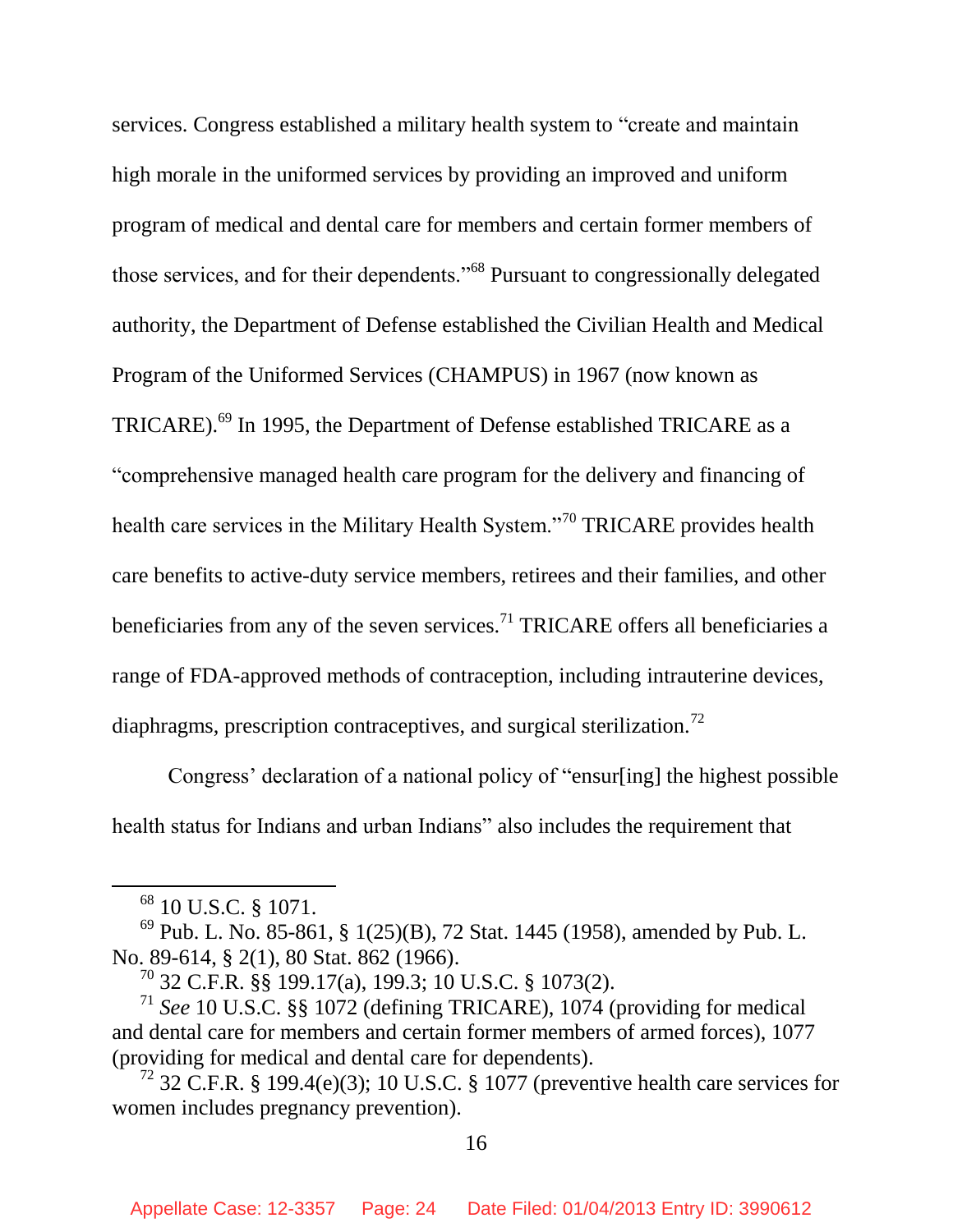health plans cover family planning services and supplies.<sup>73</sup> Among other things, Congress authorized the Secretary of HHS, acting through the Indian Health Service (IHS), "to provide health promotion and disease prevention services to Indians . . . .  $\cdot$ <sup>74</sup> Congress's definition of "health promotion" includes programs for "reproductive health and family planning."<sup>75</sup> According to the IHS manual, IHS "provide[s] comprehensive family planning services to all eligible American Indian and Alaska Native men and women."<sup>76</sup> This includes, "[a]ll available Food and Drug Administration (FDA) approved types of contraceptive (mechanical, chemical and natural) methods," with the woman deciding the appropriate choice of method.<sup>77</sup>

Coverage of family planning services and supplies is also a requirement of Medicaid—the country's largest public health insurance program covering approximately 60 million low-income people.<sup>78</sup> States participating in Medicaid receive significant federal funding in return for providing specified health insurance coverage to specified groups of people (with a state option to cover

 $\overline{\phantom{a}}$ 

17

 $73$  25 U.S.C. § 1602(1)-(2).

 $^{74}$  *Id.* § 1621b(a).

 $^{75}$  *Id.* § 1603(11)(G)(xix).

<sup>76</sup> HHS, Indian Health Serv., Indian Health Serv. Manual § 3-13.12B(1).

<sup>77</sup> *Id.* §§ 3-13.12F(2), 3-13.12B(1).

<sup>78</sup> *See* 42 U.S.C. § 1396-1396w-5; *see Wilder v. Va. Hosp. Ass'n*, 496 U.S. 498, 502 (1990) ("Although participation in the program is voluntary, participating states must comply with certain requirements imposed by the Act and regulations promulgated by the Secretary of Health and Human Services.").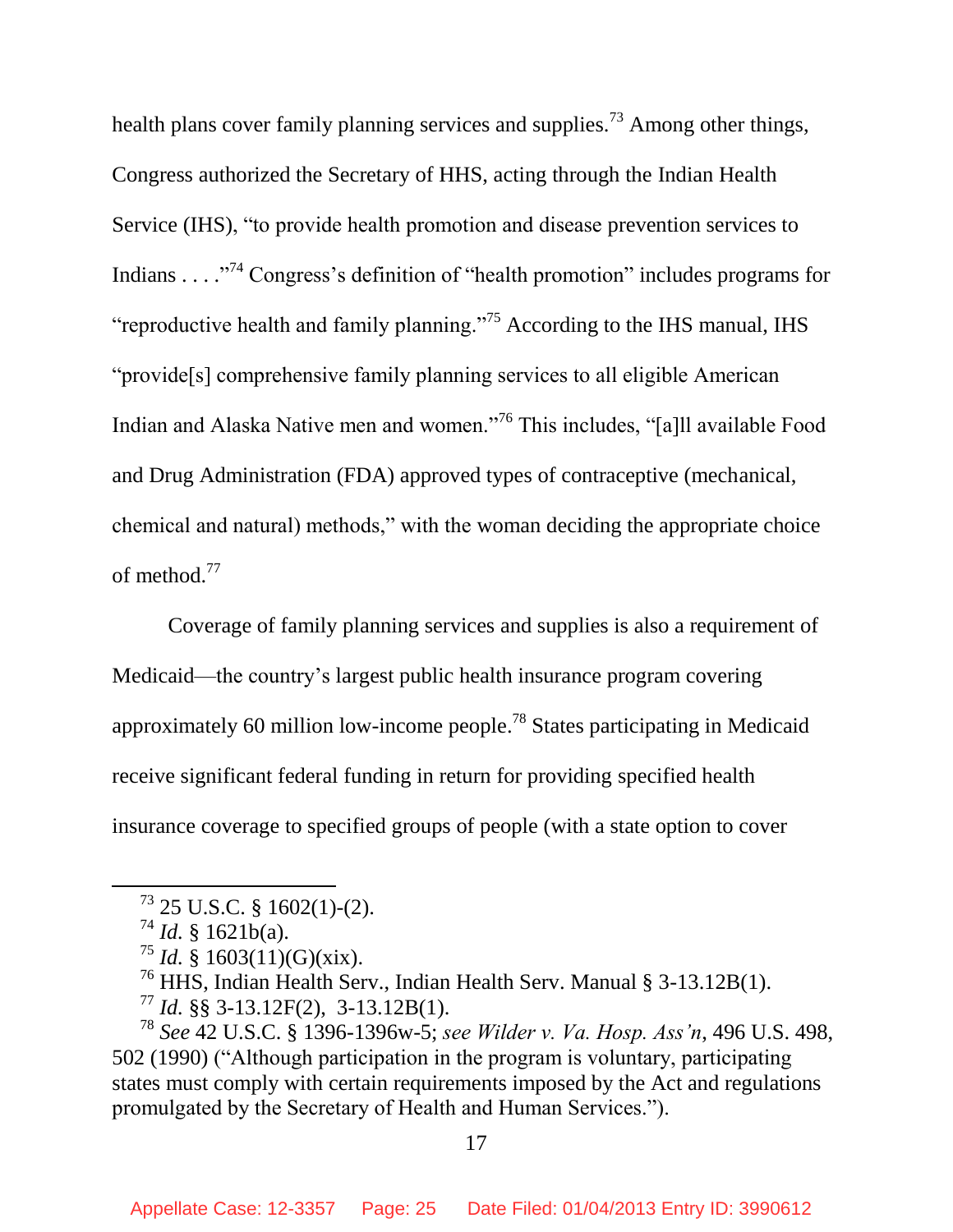additional groups and services). The Medicaid Act requires participating states to cover family planning services and supplies for all categorically needy beneficiaries.<sup>79</sup>

The ACA's contraceptive coverage provision is not unique. Standards of medical care recognize that a woman's ability to use contraception is critical to her health and well-being. The federal government has long-recognized these standards of medical care by enacting laws and policies that ensure women's access to health insurance benefits that include contraception coverage.

## **CONCLUSION**

<span id="page-25-0"></span>The Amicus National Health Law Program urges this Court to affirm the decision of the district court.

 $\overline{\phantom{a}}$ 

December 28, 2012 Respectfully submitted,

/s/Martha Jane Perkins Martha Jane Perkins National Health Law Program 101 East Weaver Street, Suite G-7 Carrboro, North Carolina 27510 Tel.: (919) 968-6308

<sup>79</sup> 42 U.S.C. § 1396d(a)(4)(c); 42 C.F.R. § 441.20; *See* Ctrs. for Medicare & Medicaid Srvs., State Medicaid Manual § 4270; Ctrs. for Medicare & Medicaid Srvs., *Dear State Medicaid Director* (July 2, 2010) (discussing family planning related services in context of new eligibility option under ACA § 2303).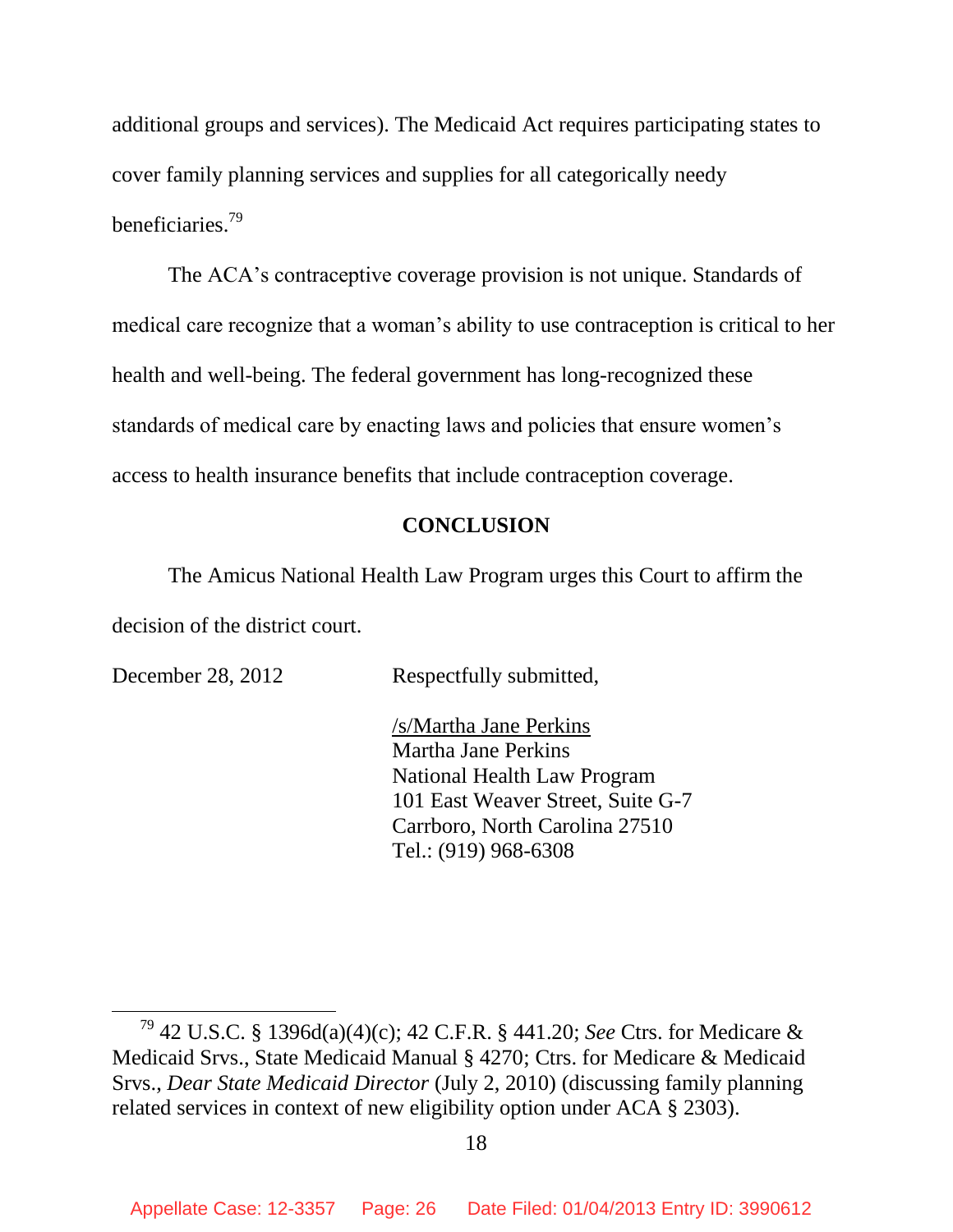#### **CERTIFICATE OF COMPLIANCE**

I hereby certify that this brief complies with the requirements of Fed. R. App. P. 32(a)(5) and (6) because it has been prepared in 14-point Times New Roman, a proportionally spaced font. I certify that the foregoing brief complies with the requirements of Fed. R. App. P. 29(d) and that the total number of words in this brief, exclusive of the Table of Contents, Table of Authorities, and this Certificate is 4093 words, according to the count of Microsoft Word.

> /s/ Martha Jane Perkins Martha Jane Perkins

## **ANTI-VIRUS CERTIFICATE**

This brief has been scanned for viruses and found to be virus free.

/s/ Martha Jane Perkins Martha Jane Perkins